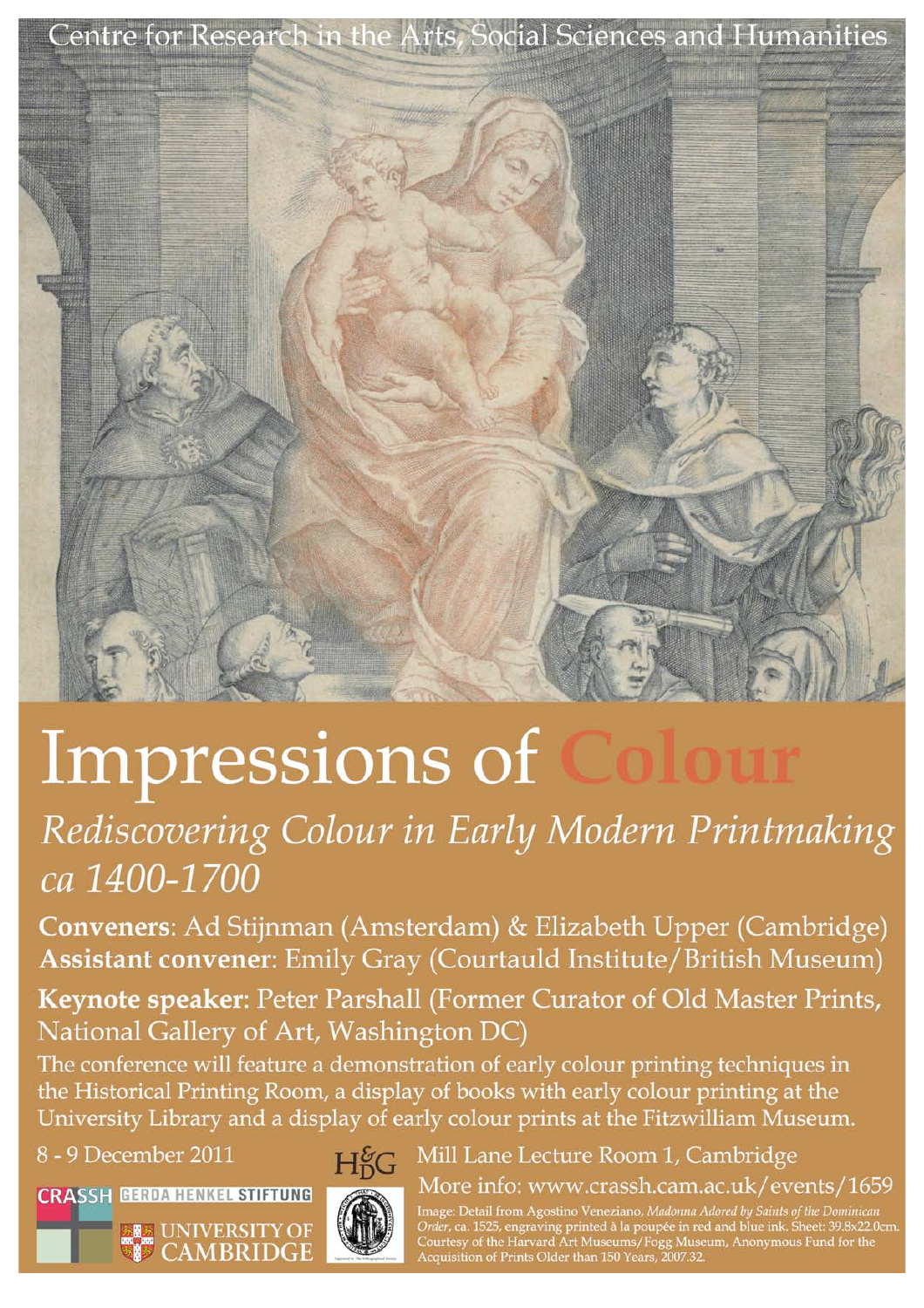

Centre for Research in the Arts, Social Sciences and Humanities (CRASSH)



# **GERDA HENKEL STIFTUNG**

### Acknowledgments

The conveners are grateful for the support of The Centre for Research in the Arts, Social Sciences and Humanities (CRASSH), the Bibliographical Society, Hes & de Graaf publishers and the Gerda Henkel Fpoundation.

Centre for Research in the Arts, Social Sciences and Humanities (CRASSH) | 17 Mill Lane | Cambridge CB2 1RX | UK www.crassh.cam.ac.uk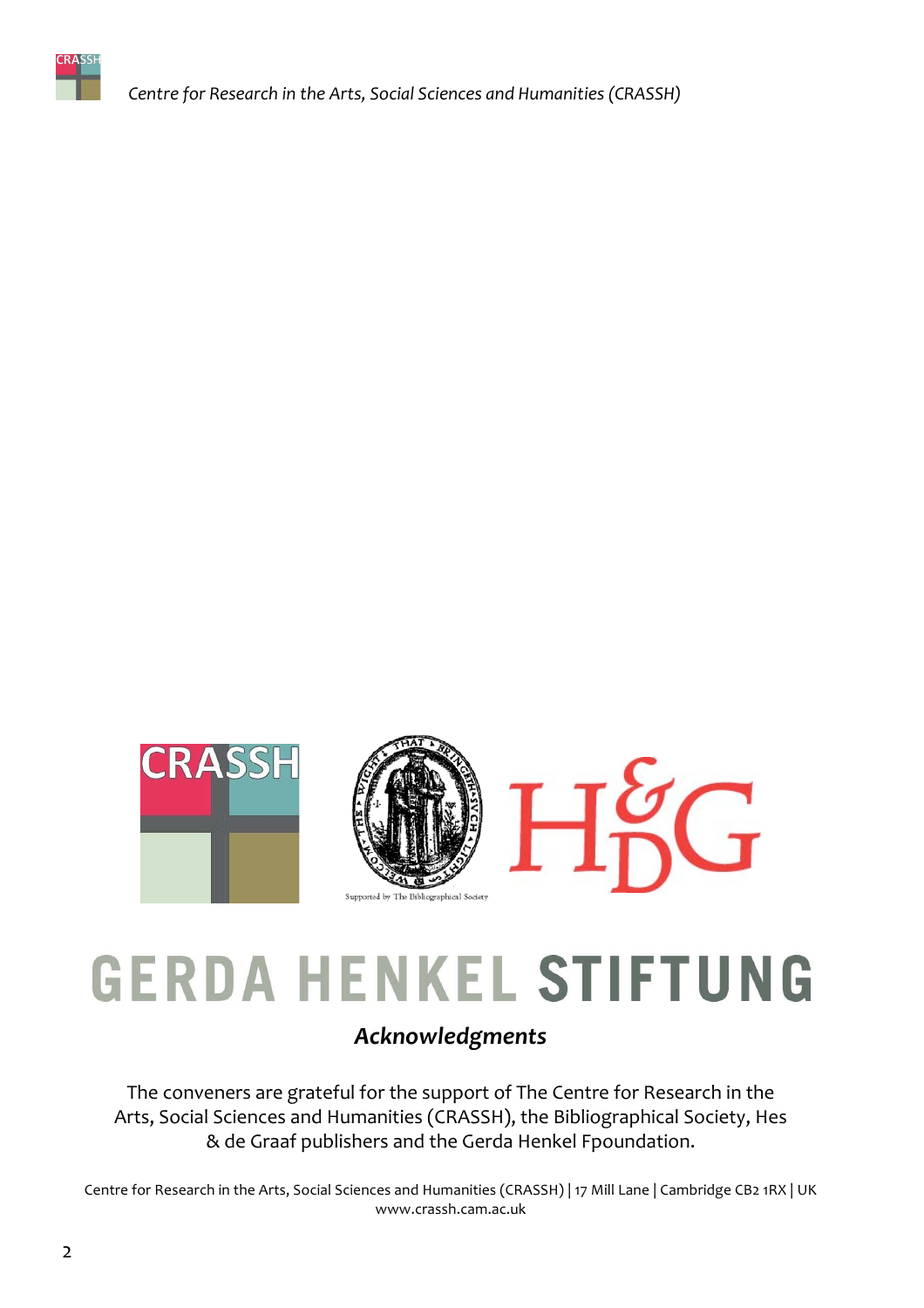# **Impressions of Colour: Rediscovering Colour** in Early Modern Printmaking, ca. 1400-1700

Thursday, 8 December 2011 to Friday, 9 December 2011 Room 1, Mill Lane Lecture Rooms, 8 Mill Lane, Cambridge

### Conveners

Ad Stijnman (University of Amsterdam) Elizabeth Upper (University of Cambridge) Assistant convener: Emily Gray (Courtauld Institute and British Museum)

## **Conference summary**

The absence of colour has been long been considered a defining characteristic of early modern printmaking. Colour printing from the hundreds of years between the invention of the printing press and 1700, when Jacques Christophe Le Blon developed the three-colour method we use today, has been thought of as rare and extraordinary. However, new research has revealed that bright inks added commercial value, didactic meaning and visual emphasis to subjects as diverse as anatomy, art, astronomy, biology, cartography, medicine, militaria and polemics in both single-sheet prints and books.

Despite the significance and scale of these discoveries, the bias against colour continues to dominate print scholarship; the colour in colour prints is often ignored. As the technology to disseminate images in their original colour has spread, much important material has suddenly become available to scholars. Now that techniques that were thought to have been isolated technical experiments seem to have been relatively common practice, a new, unified history of, and conceptual framework for, early modern colour printing has become necessary, and significant aspects of early modern print culture now must be reconsidered. This conference aims to explore new methodologies and foster new ways of understanding the development of colour printing in Europe through an interdisciplinary consideration of the production.

**CRASSH**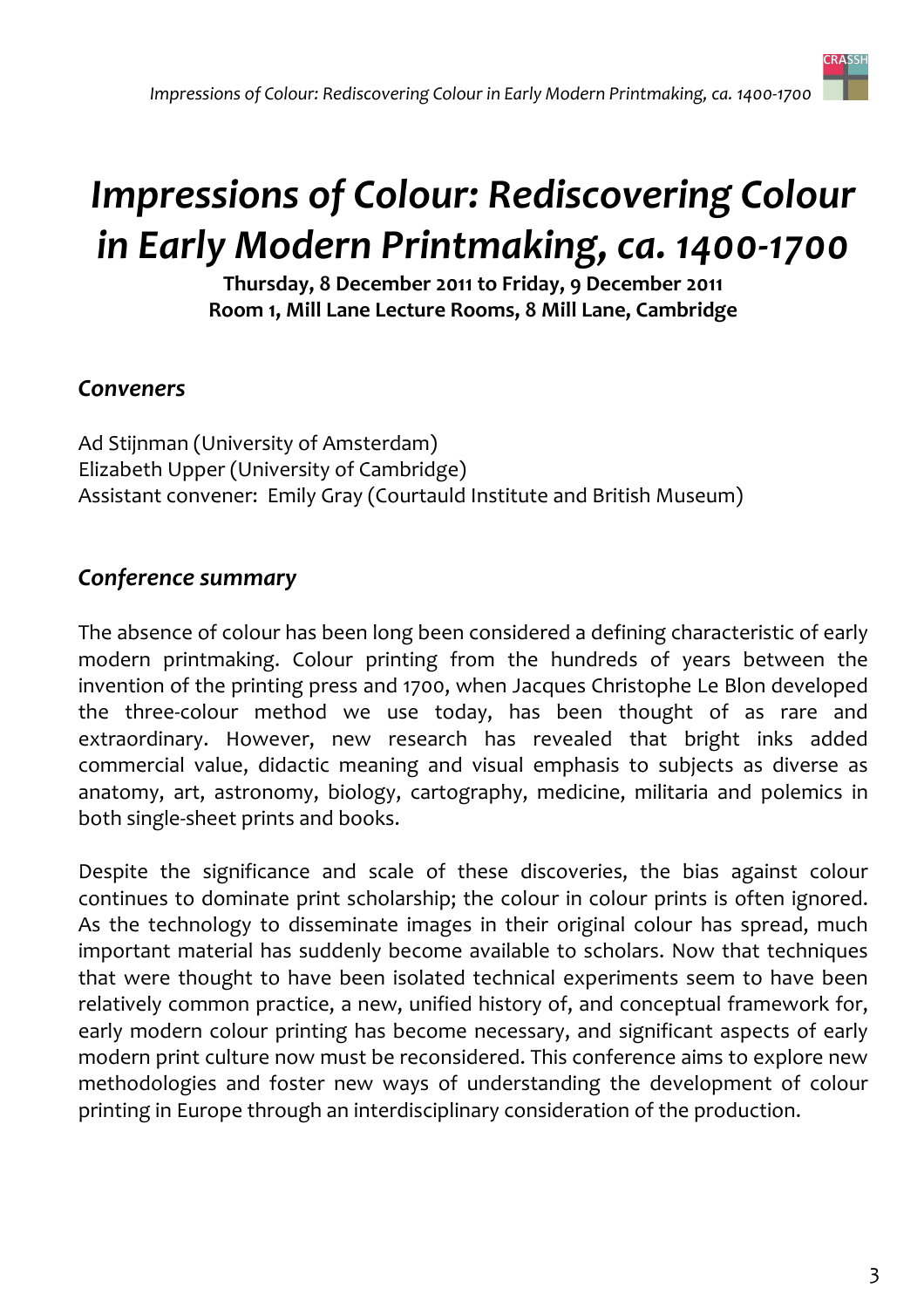

# Conference programme

| Thurs, 8 December | <b>TECHNIQUES AND TECHNICAL APPROACHES TO EARLY COLOUR PRINTING</b><br>Room 1, Mill Lane Lecture Rooms, 8 Mill Lane, Cambridge                                                                                                                                                                                                                    |
|-------------------|---------------------------------------------------------------------------------------------------------------------------------------------------------------------------------------------------------------------------------------------------------------------------------------------------------------------------------------------------|
| $9.00 - 9.30$     | Registration                                                                                                                                                                                                                                                                                                                                      |
| $9.45 - 10.30$    | Keynote by Peter Parshall (former Curator of Old Master Prints,<br>National Gallery of Art, Washington, DC), introduced by Jean<br>Michel Massing (Professor, History of Art, King's College,<br>Cambridge)                                                                                                                                       |
| 10.30 - 11.00     | tea/coffee (at CRASSH, 17 Mill Lane)                                                                                                                                                                                                                                                                                                              |
| 11.00 - 12.30     | PANEL 1.1: BETWEEN HAND AND MACHINE, 1400-1500<br>Chair: David McKitterick (Librarian and Fellow, Trinity College,<br>University of Cambridge)                                                                                                                                                                                                    |
|                   | Lieve Watteeuw (Conservator, Illuminare - Centre for the<br>Study of Medieval Art, Catholic University Leuven) & Jan<br>Van der Stock (Director, Illuminare - Centre for the Study<br>of Medieval Art, Catholic University Leuven): The 'Virgin<br>and Child with Four Female Saints' or the So-called 'Brussels<br>Madonna of 1418' Reconsidered |
|                   | Thomas Primeau (Director of Conservation and Paper<br>Conservator, Baltimore Museum of Art): Stencil Coloring<br>for the Mass Production of Colored Prints                                                                                                                                                                                        |
|                   | Kathryn Rudy (Lecturer, Art History, University of St<br>Andrews): The Birgittines of The Netherlands: Experimental<br>Colourists                                                                                                                                                                                                                 |
| 12.30 - 14.30     | <b>Break</b>                                                                                                                                                                                                                                                                                                                                      |
|                   | • Display: Colour Prints before 1700 (Graham Robertson Study<br>Room, Fitzwilliam Museum) with Craig Hartley (Senior<br>Assistant Keeper (Prints), Elenor Ling (Documentation<br>Assistant) and Amy Marquis (Study Room Supervisor)                                                                                                               |
|                   | • Historical Printing Demonstration (Historical Printing Room,<br>Cambridge University Library) by Nick Smith (former<br>Deputy Head of Rare Books, Cambridge University Library                                                                                                                                                                  |
|                   | · Display: Colour-Printed Book Illustrations, 1485-1700<br>(Morison Room, Cambridge University Library) with Katie<br><b>Birkwood</b> (Rare Books Specialist)                                                                                                                                                                                     |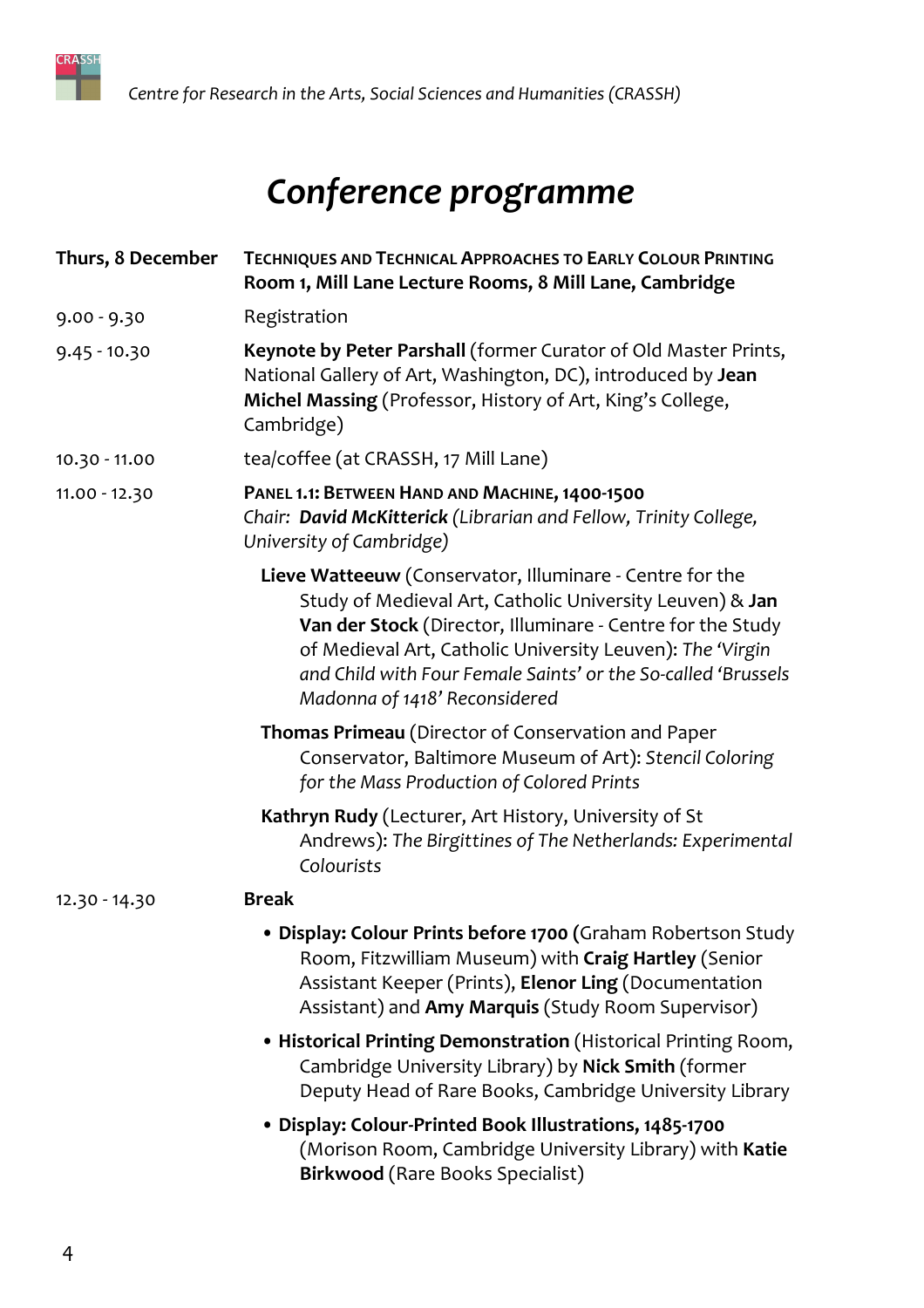| 14.30 - 15.30   | PANEL 1.2: TECHNICAL APPROACHES TO LATE MEDIEVAL COLOUR<br><b>PRINTING, 1400-1500</b><br>Chair: Linda Stiber Morenus (Paper Conservator, Library of<br>Congress)                                                                                                                                                                                                                            |
|-----------------|---------------------------------------------------------------------------------------------------------------------------------------------------------------------------------------------------------------------------------------------------------------------------------------------------------------------------------------------------------------------------------------------|
|                 | Doris Oltrogge (Institute for Conservation Sciences, Cologne):<br>Colour Printing in the Late 15th and 16th Centuries: Recipes<br>and Analysis                                                                                                                                                                                                                                              |
|                 | Mayumi Ikeda (Postdoctoral Fellow, Japan Society of the<br>Promotion of Science, Keio University): Colour Matters:<br>The Fust and Schöffer Office and the Printing of the Two-<br>Coloured Initials in the 1457 Mainz Psalter                                                                                                                                                              |
| $15.30 - 17.00$ | PANEL 1.3: COLOUR PRINTING IN WORKSHOP PRACTICE, 1500-1700<br>Chair: Elizabeth Upper (PhD candidate, History of Art, King's<br>College, Cambridge)                                                                                                                                                                                                                                          |
|                 | Linda Stiber Morenus (Paper Conservator, Library of<br>Congress): Chiaroscuro Woodcut Printing in 16th century<br>Italy: Technique in Relation to Artistic Style                                                                                                                                                                                                                            |
|                 | Ad Stijnman (PhD Candidate, University of Amsterdam): The<br>Development of Colour Intaglio Printing                                                                                                                                                                                                                                                                                        |
|                 | Sarah Lowengard (Associate Professor, Cooper Union, New<br>York): To the Center from the Periphery: Technological and<br>Social Changes in Color-printing Workshops                                                                                                                                                                                                                         |
| 17.00-17.30     | tea/coffee (at CRASSH, 17 Mill Lane)                                                                                                                                                                                                                                                                                                                                                        |
| $17.30 - 18.30$ | PANEL 1.4: TECHNICAL APPROACHES TO CHIAROSCURO, 1500-1600<br>Chair: Achim Gnann (Curator of Italian Prints, 14th-19th Centuries,<br>the Albertina)                                                                                                                                                                                                                                          |
|                 | Shelley Langdale (Associate Curator of Prints and Drawings,<br>Philadelphia Museum of Art), Nancy Ash (Senior<br>Conservator of Works of Art on Paper, Philadelphia<br>Museum of Art) and Beth Price (Senior Scientist,<br>Philadelphia Museum of Art): Changing Spectrums:<br>Analytical challenges and New Technical Approaches in<br>Examining 16th-century Italian Chiaroscuro Woodcuts |
|                 | Naoko Takahatake (Assistant Curator, Prints and Drawings,<br>Los Angeles County Museum of Art): Concept and<br>Intention: Color in 16th- and Early 17th-century Italian<br>Chiaroscuro Woodcuts                                                                                                                                                                                             |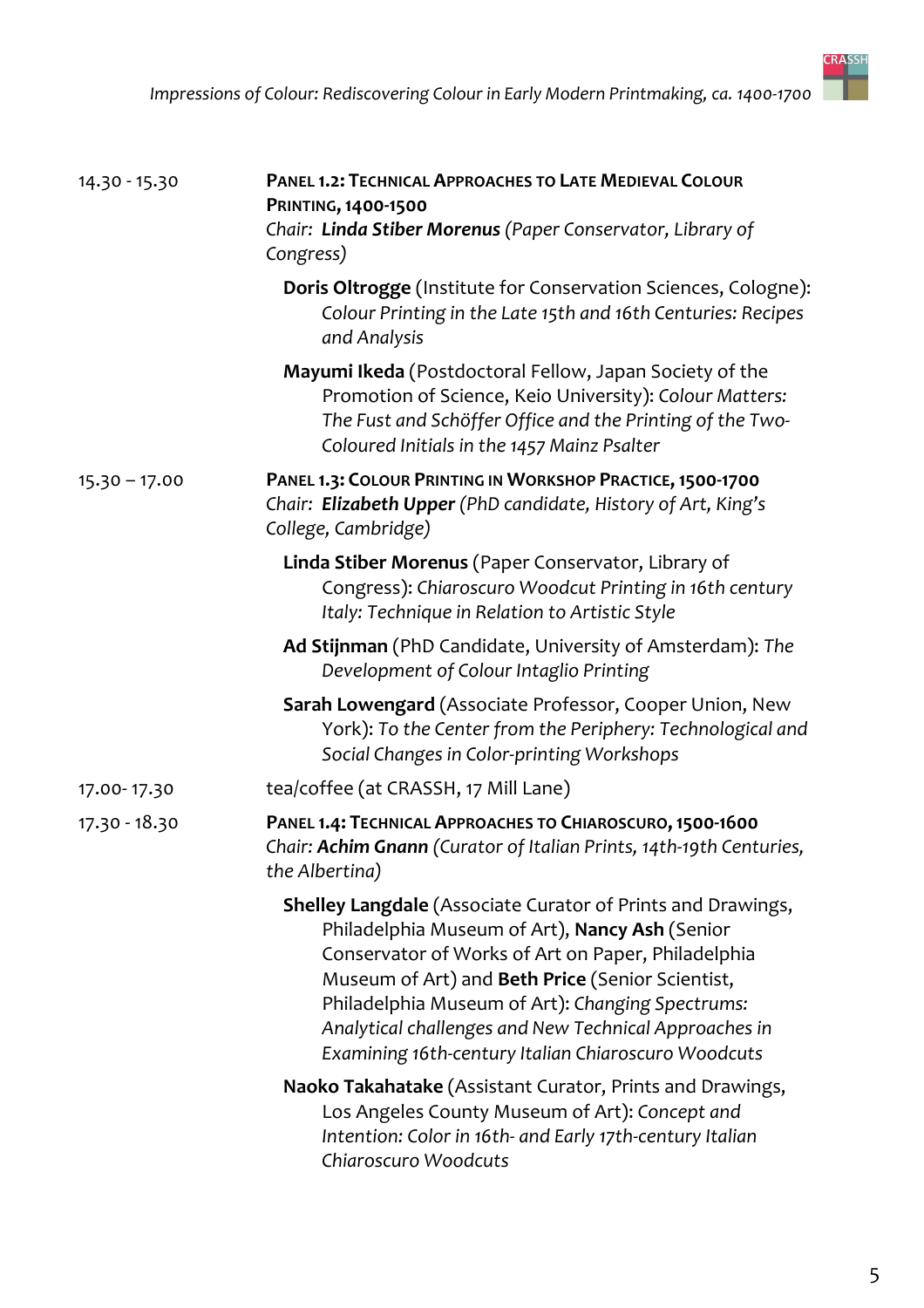

| Fri, 9 December | THE ARTS OF EARLY COLOUR PRINTING<br>Room 1, Mill Lane Lecture Rooms, 8 Mill Lane, Cambridge                                                                                                                                                      |
|-----------------|---------------------------------------------------------------------------------------------------------------------------------------------------------------------------------------------------------------------------------------------------|
| $9.00 - 10.30$  | PANEL 2.1: GERMAN 'CHIAROSCURO' WOODCUTS, 1500-1650<br>Chair: Jean Michel Massing (Professor, History of Art, King's<br>College, University of Cambridge)                                                                                         |
|                 | Elizabeth Upper: Blood, Flames and Rubrication: The Functions<br>of Colour-Printed Book Illustrations in Early Modern<br>Germany                                                                                                                  |
|                 | Alice Klein (PhD candidate, History of Art, University of<br>Strasbourg): Hans Wechtlin and the Production of the<br>German Chiaroscuro Woodcuts                                                                                                  |
|                 | Anja Grebe (Assistant Professor, Art History, University of<br>Bamberg): Dürer in 'clair-obscur': Early Modern Graphic<br>Aesthetics and the Posthumous Production of Colour Prints                                                               |
| 10.30 - 11.00   | tea/coffee (at CRASSH, 17 Mill Lane)                                                                                                                                                                                                              |
| 11.00 - 12.30   | PANEL 2.2: NETHERLANDISH CHIAROSCURO WOODCUTS, 1550-1600<br>Chair: Nancy Bialler (Senior Vice President, Sotheby's)                                                                                                                               |
|                 | Edward Wouk (Chester Dale Fellow, Metropolitan Museum of<br>Art): The Flourish of Colour in Antwerp Printing ca. 1555                                                                                                                             |
|                 | Marjolein Leesberg (The New Hollstein): Hendrick Goltzius's<br><b>Chiaroscuros Revisited</b>                                                                                                                                                      |
|                 | Virginie D'Haene (Assistant Keeper, Prints and Drawings,<br>Groeningemusuem, Bruges): 'Met gronden en hooghsels<br>cluchtich': On the Grounding and Heightening of Prints and<br>Drawings in the Sixteenth and Seventeenth-Century<br>Netherlands |
| 12.30 - 14.30   | Break (Buffet lunch served at CRASSH, 17 Mill Lane)                                                                                                                                                                                               |
|                 | · Display: Colour Prints before 1700 (Graham Robertson<br>Study Room, Fitzwilliam Museum) with Craig Hartley<br>(Senior Assistant Keeper (Prints), Elenor Ling<br>(Documentation Assistant) and Amy Marquis (Study<br>Room Supervisor)            |
|                 | • Historical Printing Demonstration (Historical Printing<br>Room, Cambridge University Library) by Nick Smith<br>(former Deputy Head of Rare Books, Cambridge<br>University Library                                                               |
|                 | • Display: Colour-Printed Book Illustrations, 1485-1700<br>(Morison Room, Cambridge University Library) with Katie<br><b>Birkwood</b> (Rare Books Specialist)                                                                                     |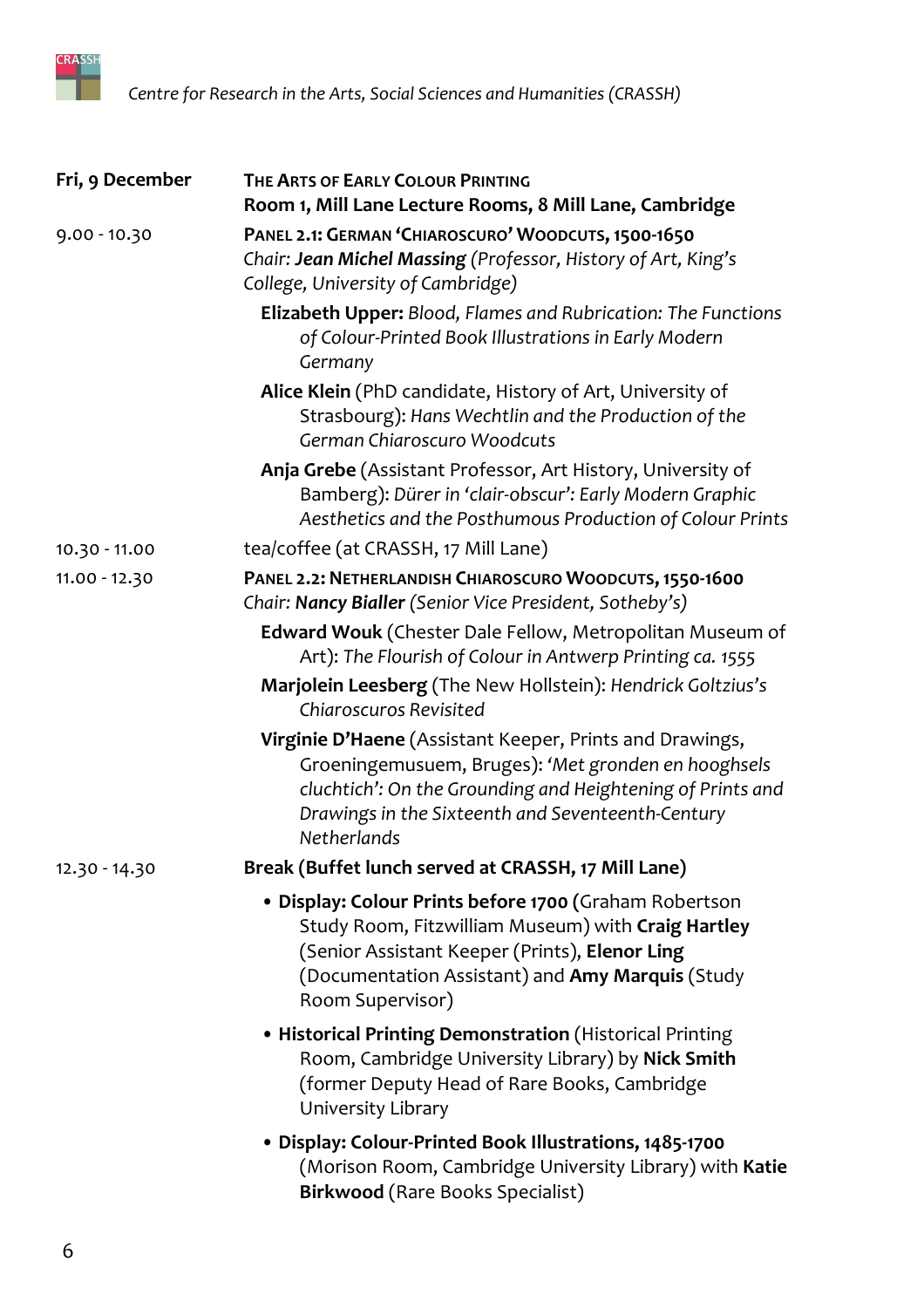| 14.30 - 16.00   | PANEL 2.3: INDIVIDUAL APPROACHES TO COLOUR PRINTMAKING, 1550-<br>1650                                                                                                                                                                                 |
|-----------------|-------------------------------------------------------------------------------------------------------------------------------------------------------------------------------------------------------------------------------------------------------|
|                 | Chair: Craig Hartley (Senior Assistant Keeper (Prints), Fitzwilliam<br>Museum)                                                                                                                                                                        |
|                 | Joris van Grieken (Prints and Drawings, Royal Library of<br>Belgium): Intaglio Printing in colour in 16th-Century<br>Antwerp: The Case of Hieronymus Cock                                                                                             |
|                 | Huigen Leeflang (Curator of Prints, Rijksmuseum,<br>Amsterdam): Collecting Hercules Segers's 'Printed<br>Paintings'                                                                                                                                   |
|                 | Alexander Dencher (PhD candidate, Université Paris I<br>Panthéon-Sorbonne (CHAR)): Colour in Printmaking in<br>Early 17th-Century Paris                                                                                                               |
| $16.00 - 16.30$ | tea/coffee (at CRASSH, 17 Mill Lane)                                                                                                                                                                                                                  |
| $16.30 - 18.00$ | PANEL 2.4: INTAGLIO COLOUR PRINTMAKING AND ENTREPRENEURSHIP,                                                                                                                                                                                          |
|                 | 1650-1700                                                                                                                                                                                                                                             |
|                 | Chair: Ad Stijnman (PhD Candidate, University of Amsterdam)                                                                                                                                                                                           |
|                 | Simon Turner (The New Hollstein): Exploring Colour Prints in<br>the Teyler Manner                                                                                                                                                                     |
|                 | Marrigje Rikken (PhD candidate, Institute for Cultural<br>Disciplines, University of Leiden): A New Copy Printed in<br>Colour of Carel Allard's 'Tooneel der voornaamste<br>Nederlandse huizen en lusthoven': A Hypothesis Validated<br>or Falsified? |
|                 | <b>Erik Hinterding (Editorial Board Member, Museum Het</b><br>Rembrandthuis): The Use of Colour in Rembrandt's Prints                                                                                                                                 |
| $18.00 - 18.15$ | <b>Concluding Remarks by Peter Parshall</b>                                                                                                                                                                                                           |
|                 | Informal wine reception at CRASSH (17 Mill Lane)                                                                                                                                                                                                      |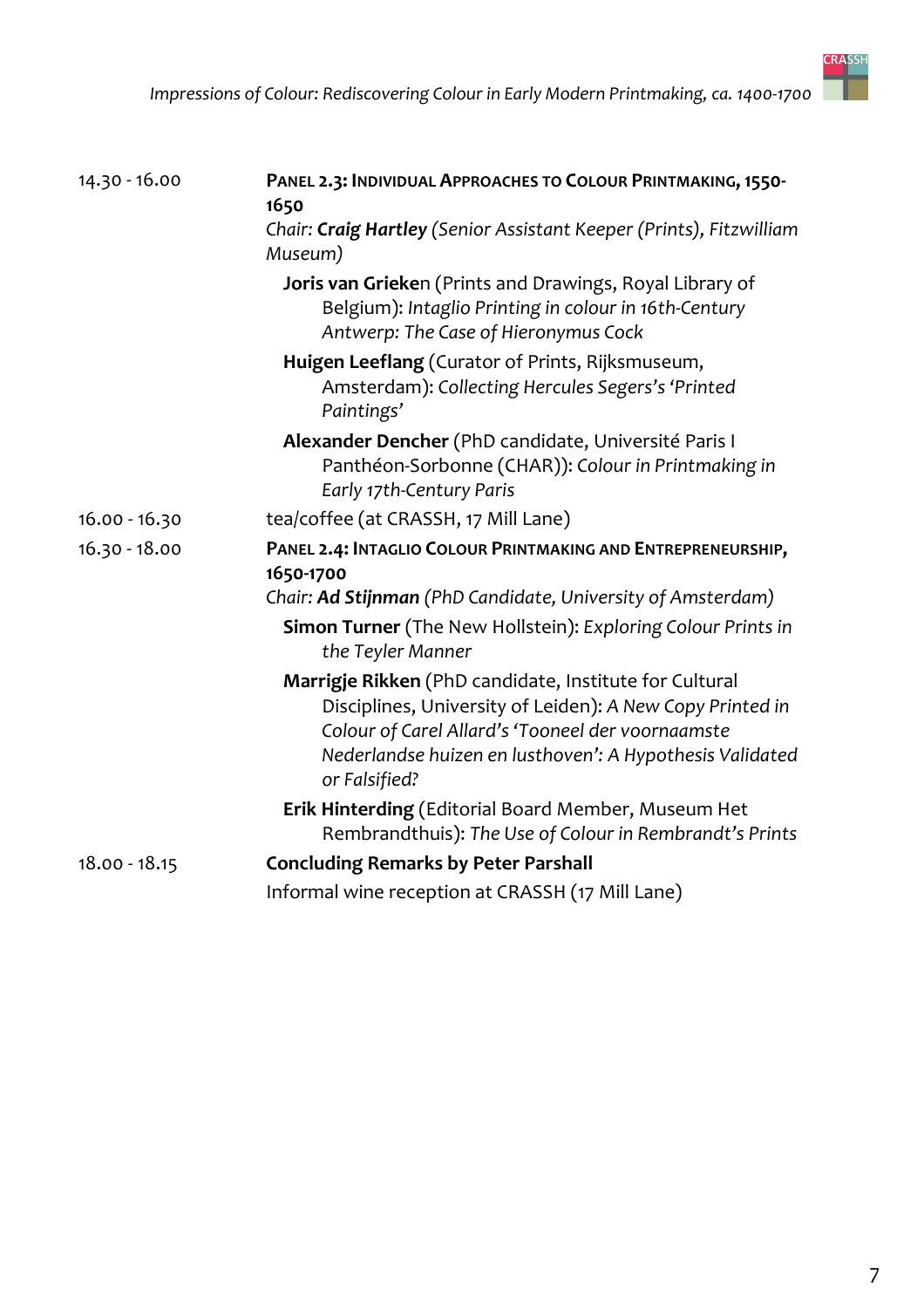

Centre for Research in the Arts, Social Sciences and Humanities (CRASSH)

**Abstracts** 

# Panel chair biographies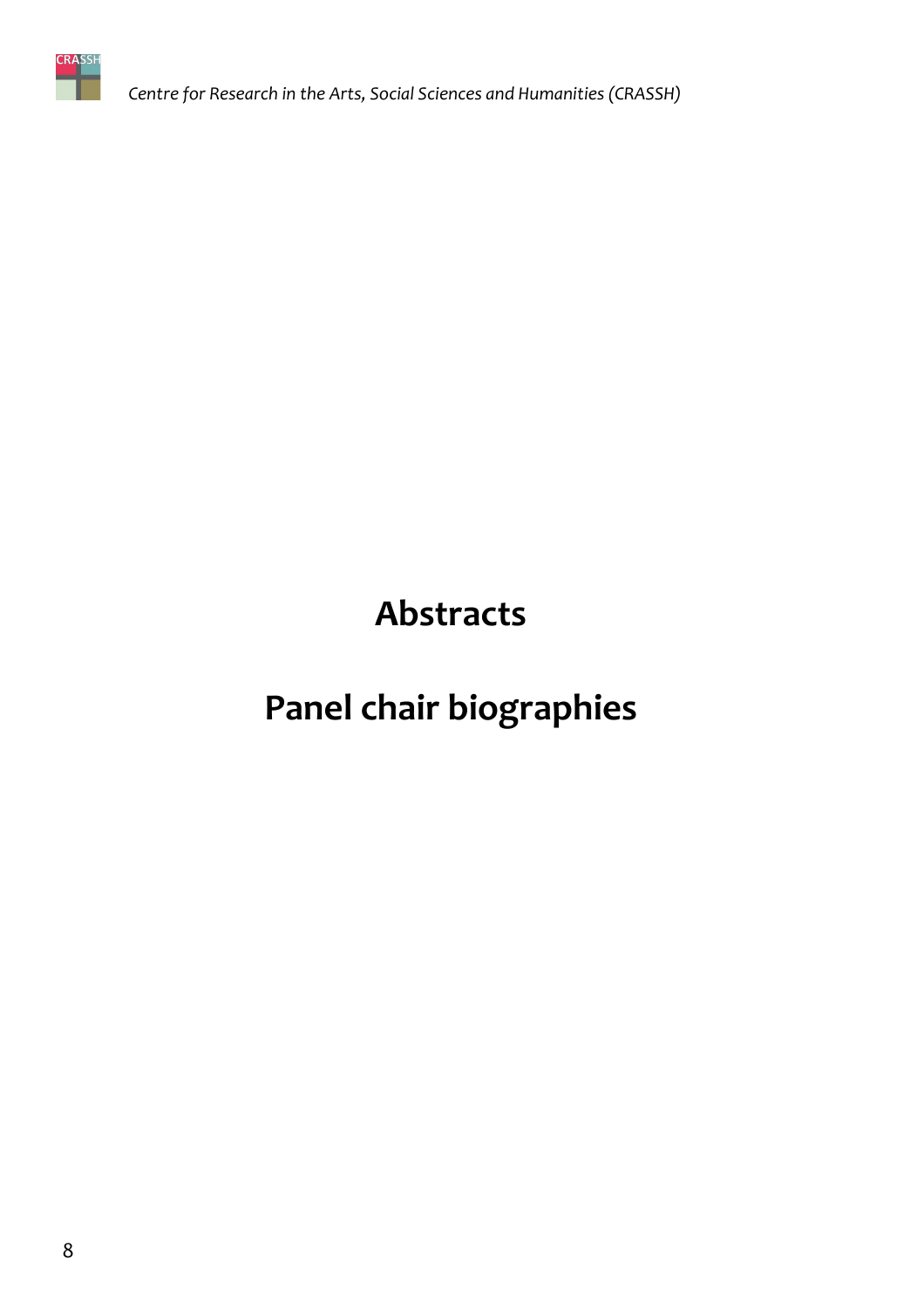

## 8 December

# **Techniques and Technical Approaches to Early Colour Printing**

PANEL 1.1: BETWEEN HAND AND MACHINE, 1400-1500

CHAIR: AD STIJNMAN (PHD CANDIDATE, UNIVERSITY OF AMSTERDAM)

Paper 1.1.A

The Virgin and Child with four Female Saints or the so-called Brussels Madonna of 1418 reconsidered

Lieve Watteeuw (Conservator, Illuminare - Centre for the Study of Medieval Art, Catholic University Leuven) and Jan van der Stock (Director, Illuminare - Centre for the Study of Medieval Art, Catholic University Leuven)

The famous Brussels Madonna of 1418 (Brussels, Royal Library of Belgium, Print Room Van der Stock 085) was long considered as the oldest dated woodcut in Europe (MCCCCXVIII). Due to the rather mysterious provenance of this print, it has been speculated that it is a fake or dated erroneously (or deliberately falsely). Now it is generally accepted that it dates from around 1450/60 (e.g. Lebeer 1981). In spite of its very poor state of preservation, some remains of colour are still visible. This paper will focus on the printing and stencil techniques. The evidence revealed by non-destructive laboratory examination will be compared with other contemporary stencilled prints in the Brussels collection (e.g. The Infant Jesus with a Bird, Schr. II.783-884).

#### Paper 1.1.B

#### **Stencil Colouring for the Mass Production of Coloured Prints**

#### Thomas Primeau (Director of Conservation and Paper Conservator, Baltimore **Museum of Art)**

The earliest technique used to colour woodcuts involved using brushes to apply transparent paints over broad patches of the black and white images. This practice, which was used on many 15th-century woodcuts, became more precise and consistent with the introduction of stencil colouring to prints.

The origin of the use of the stencil technique for colouring prints is unclear however the process was widely used on woodcuts beginning in the late fifteenth century. Stencil-applied colours can often be recognized due to the uniformity with which the paints are applied and the slight ridge of paint that can be seen at the edge of the painted areas. Occasionally, the colours appear to be slightly out of register with the printed design.

This paper will explore the history and materials of stencil colouring though close technical and visual examination of early prints with stencil-applied paints and rare, surviving examples of actual stencils. Chemical analysis of the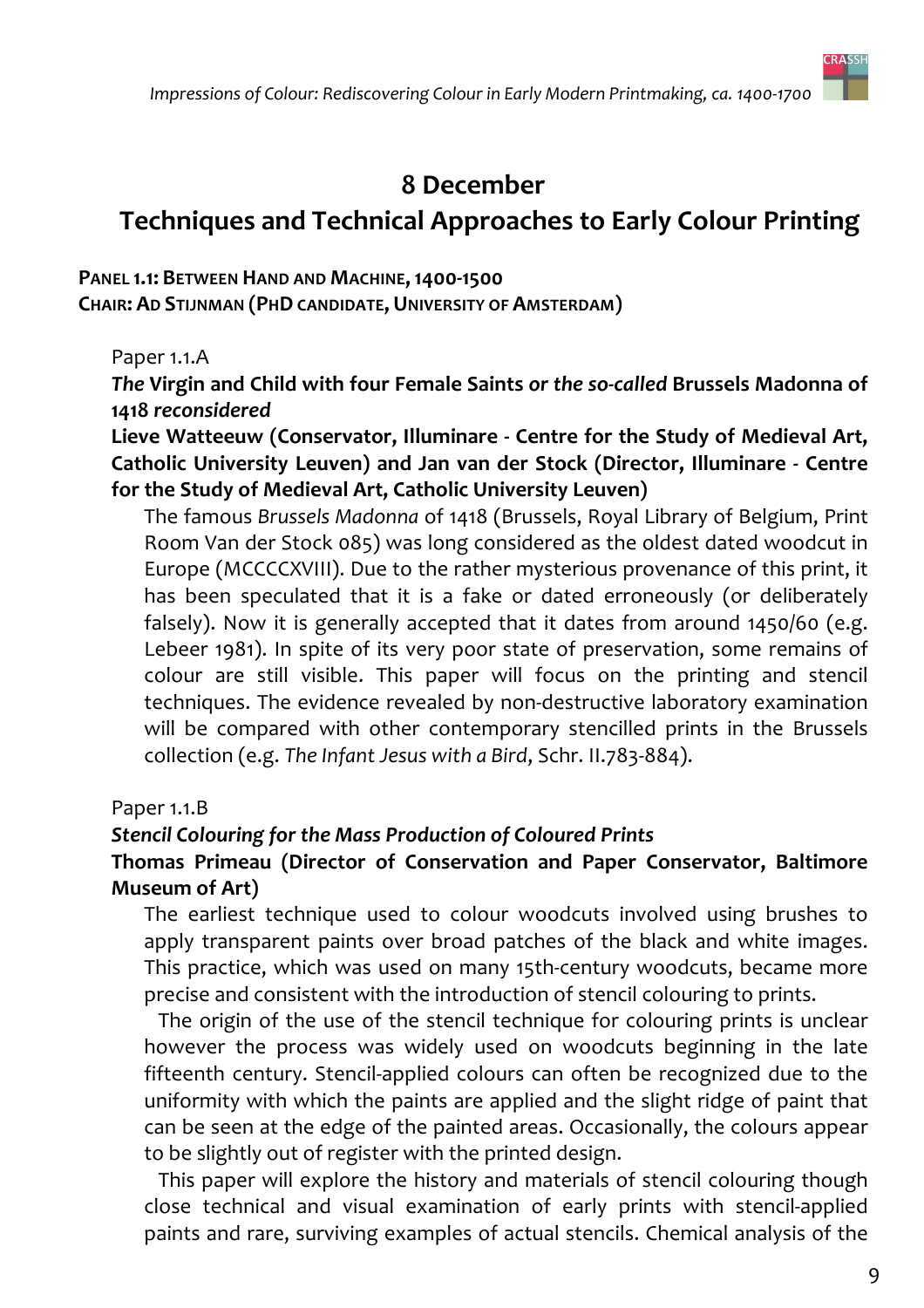pigments and binding media on early stencil-coloured prints will be used to explore how colourist formulated their paints to be bright, economical, easily applied, and durable. The aesthetic implications of this simple and relatively imprecise technique within the history of printmaking will be considered in light of the fact that the use of stencils to apply colours to prints remained a standard practice over centuries, even as newer, more efficient and versatile processes were introduced.

#### Paper 1.1.C

#### The Birgittines of The Netherlands: Experimental Colourists Kathryn Rudy (Lecturer, Art History, University of St Andrews)

The transition from manuscript to print technologies was not smooth. During the first decade of the sixteenth century, one of the Birgittine monasteries in the Northern Netherlands began commissioning, or possibly producing, Psalter-Breviaries that combined the old way of writing the texts (in manuscript), and a new way of contributing the images (as prints). Two of these manuscripts survive, but they have not been studied, because one has been ensconced in a Dutch private collection and the other is in a littleexplored South American collection. They are important witnesses to the development of printing and of the use of colour in printing.

The two surviving Psalter-Breviaries use woodblocks to print 'historiated initials' directly on the page. The manuscript in the Dutch private collection has lost some of its (presumably illustrated) leaves, and two of the remaining folios have prints representing the Virgin of the Sun and the Trinity; and the volume in South America similarly has a printed penitent David at the beginning of the Psalms. One of the notable features of the woodcuts is their exuberant colour.

This paper will consider the strategies that the printer used to anticipate the application of colour: the woodcuts have been printed on vellum, rather than paper, so that they can take body colour and gilding. The woodblocks have been masked to anticipate the applied 'frame' of the letter. And the printer has also added stamped borders to one of the manuscript, then filled in the 'negative space' of the acanthus design to apply transparent watercolour. Between the watercolour, the painting over the woodcut lines, the thick body colour of the initial frame, and the gilding, the printer/painter has used two distinct methods of printing and four distinct methods of colouring on the same page.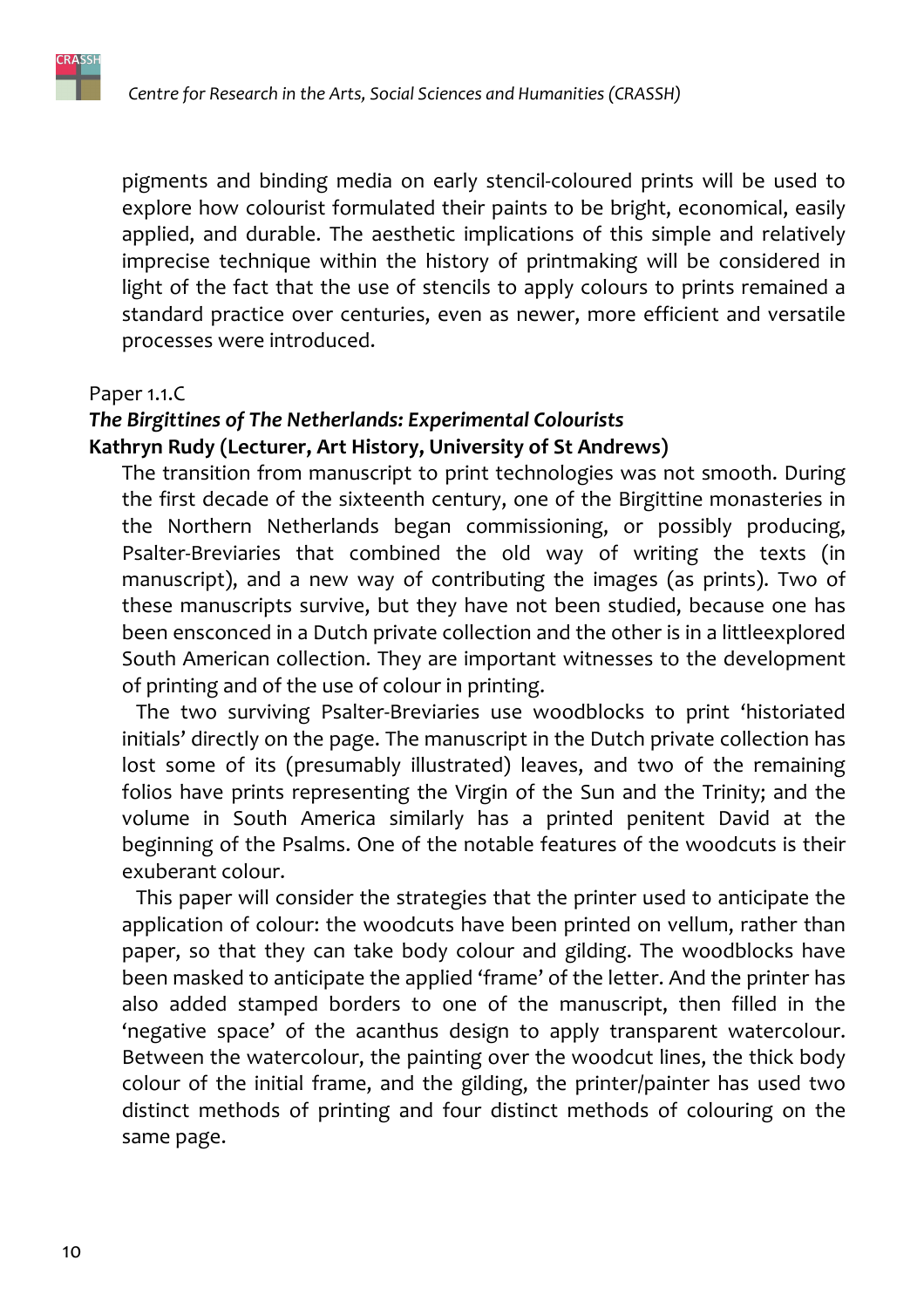#### PANEL 1.2: TECHNICAL APPROACHES TO LATE MEDIEVAL COLOUR PRINTING, 1400-1500 **CHAIR: LINDA STIBER MORENUS (PAPER CONSERVATOR, LIBRARY OF CONGRESS)**

#### Paper 1.2.A

#### Colour Printing in the Late 15th and 16th Centuries: Recipes and Analysis Doris Oltrogge (Institute for Conservation Sciences, Cologne)

A number of recipes dating from the late 15th and 16th century describe the preparation and tempering of pigments for printing. Most often they seem to be meant for printing with wood blocks on textiles. However, the recipes could have been also used for printing on paper. A variety of pigments mentioned, inorganic as well as organic. Another important topic of the recipes is the medium, oils and varnishes. The printing process itself is only rarely described. The paper will discuss the information given by recipes, the cultural context of the texts and try to compare the texts with the results of the analysis of some colour prints.

#### Paper 1.2.B

#### Colour Matters: The Fust and Schaffer Office and the Printing of the Two-Coloured Initials in the 1457 Mainz Psalter

#### Mayumi Ikeda (Postdoctoral Fellow, Japan Society of the Promotion of Science, **Keio University)**

In 1457, the newly established publishing office run by Johann Fust and Peter Schöffer of Mainz issued a large lectern Psalter (Psalterium cum canticis et hymnis; ISTC ipo1036000). This beautiful Psalter printed exclusively on parchment is the second substantial book printed in Europe after the famous Gutenberg Bible and is one of the ambitious printing projects of the incunabula period. Among the many innovative features introduced in this Psalter, such as the printing in three colours (black, red and blue) and use of two sizes respectively of gothic type and of lombard initials, perhaps the most remarkable both in the skills involved and the visual attraction is the printing of decorative initials.

Each of these initials, which come in three different sizes and are accompanied by fine decorative flourishes, was as a rule printed in two colours. Close observation of these two-coloured decorative initials demonstrates the considerable care taken by the publishers in producing and operating them. For example, the initials were constructed of separable pieces to be able to be printed in multiple colours, and the design of the initials was likely provided by professional calligraphers and/or illuminators. Furthermore, some evidence suggests that the printers might have had a problem with the blue ink.

**CRASSH**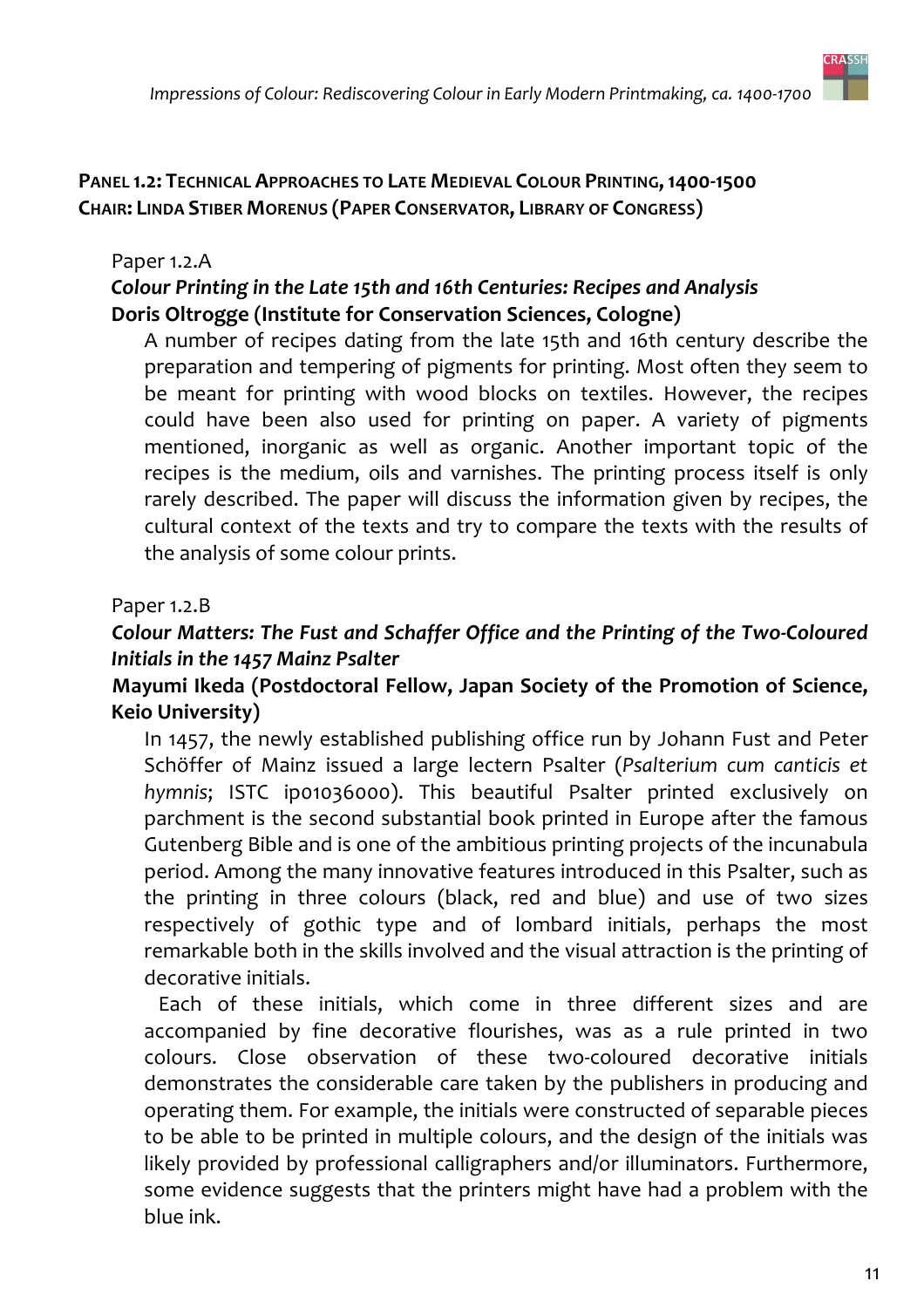

In this paper, I will examine the printing process of the Mainz Psalter with particular focus on these initials. Through this study it will become clear how much the printing of two-coloured decorative initials mattered to Fust and Schöffer in producing their first typographical book.

#### PANEL 1.3: COLOUR PRINTING IN WORKSHOP PRACTICE, 1500-1700 **CHAIR: ELIZABETH UPPER (PHD CANDIDATE, UNIVERSITY OF CAMBRIDGE)**

#### Paper 1.3.A

#### Chiaroscuro Woodcut Printing in 16th Century Italy: Technique in Relation to **Artistic Style**

#### Linda Stiber Morenus (Paper Conservator, Library of Congress)

This research is concerned with the art-technology of colour printing in Italian 16th century chiaroscuro woodcuts, and the relation between the artistic process and print style. A diagnostic method has been developed that relies on the technical examination of Italian chiaroscuro woodcuts with a binocular microscope and the unaided eye, as well as experimentation making model chiaroscuro prints and the comparison of these re-creations to historic originals. The 30 re-creations, made on hand-made paper, using 10 inks inspired by historical recipes, and by varying different aspects of the process, offer valuable insights into the effects of printing technique on the appearance of the final woodcut.

Differentiating the craftsmanship of three key practitioners of the chiaroscuro woodcut - Ugo da Carpi, Antonio da Trento, and Niccolò Vicentino - is relevant to the attribution of their output which has been much debated. Systematic analysis of the physical evidence - such as ink character, colour palettes, manner of printing, and chronology of wood block states and wear is used to individuate the workshop practices of the three printmakers. Based on the observed patterns from this analysis a new distribution of authorship is proposed for a number of chiaroscuro woodcuts with contested attributions.

#### Paper 1.3.B

#### The Development of Colour Intaglio Printing

#### Ad Stijnman (PhD Candidate, University of Amsterdam)

This paper sketches the early history of intaglio colour printmaking up to 1700 and questions how such technical developments can be catalogued, with particular emphasis on the role of online print databases. Online search tools have developed in the past twenty years and are particularly important for the rediscovery of colour in early modern printmaking. The rapid promulgation of these new resources, and the increasing dependence of scholars on them,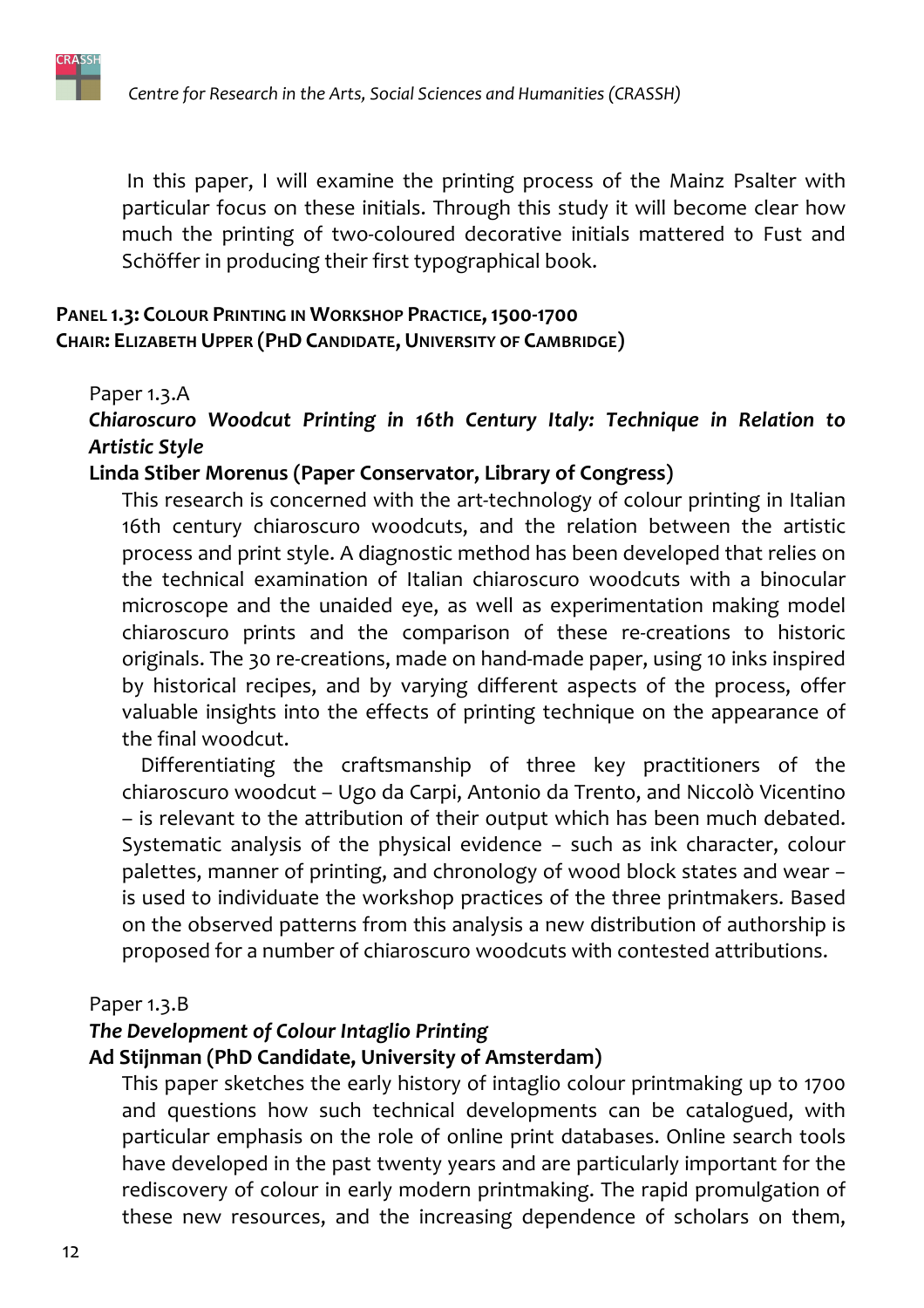

makes the need for international standards a pressing issue. For, since most of them are structured according to the organisational principles of the more old fashioned card catalogues of print rooms, they arguably do not make full use of the possibilities the Internet offers. This paper will compare a selection of online databases with particular reference to entries that reference the early intaglio printmaking workshop methods and will suggest new ways of approaching online print catalogues in order to enhance their accessibility.

#### Paper 1.3.C

#### To the Centre from the Periphery: Technological and Social Changes in Colourprinting Workshops

#### Sarah Lowengard (Associate Professor, Cooper Union, New York)

By the mid-seventeenth century, new printmaking techniques, growing interest in 'useful novelties' and new attitudes about artisans and machinery inspired efforts to mechanize the colouring of printed images. This turn to mechanization altered the production process. The hand-colouring of prints was a semi-skilled finishing task: the mechanization of the colouring process required new skills, deployed earlier. The realignment altered the balance between the demands of design and those of production, and contributed to the reassessment of materials. Successful mechanization of colour printing depended on the choice of technologies and appropriate materials, and also on adaptation to new social and physical arrangements in the printery.

What were these changes and how exactly did they affect production? Understanding the issues must come through comparison--to etching and engraving houses that printed in only one colour, to colour shops that specialized in block-printing or stencil coloured papers, and to contemporary textile printing and weaving practices. In this presentation, I look at the physical layout of eighteenth-century etching and engraving ateliers and consider the effect of space considerations on the way work was assigned and completed. I will then examine contemporary examples of textile printing workspaces. Finally, I will use this information as the basis of a discussion of the ways that colour printing changed the work of a studio and the relationship of those changes to the success of these novelties.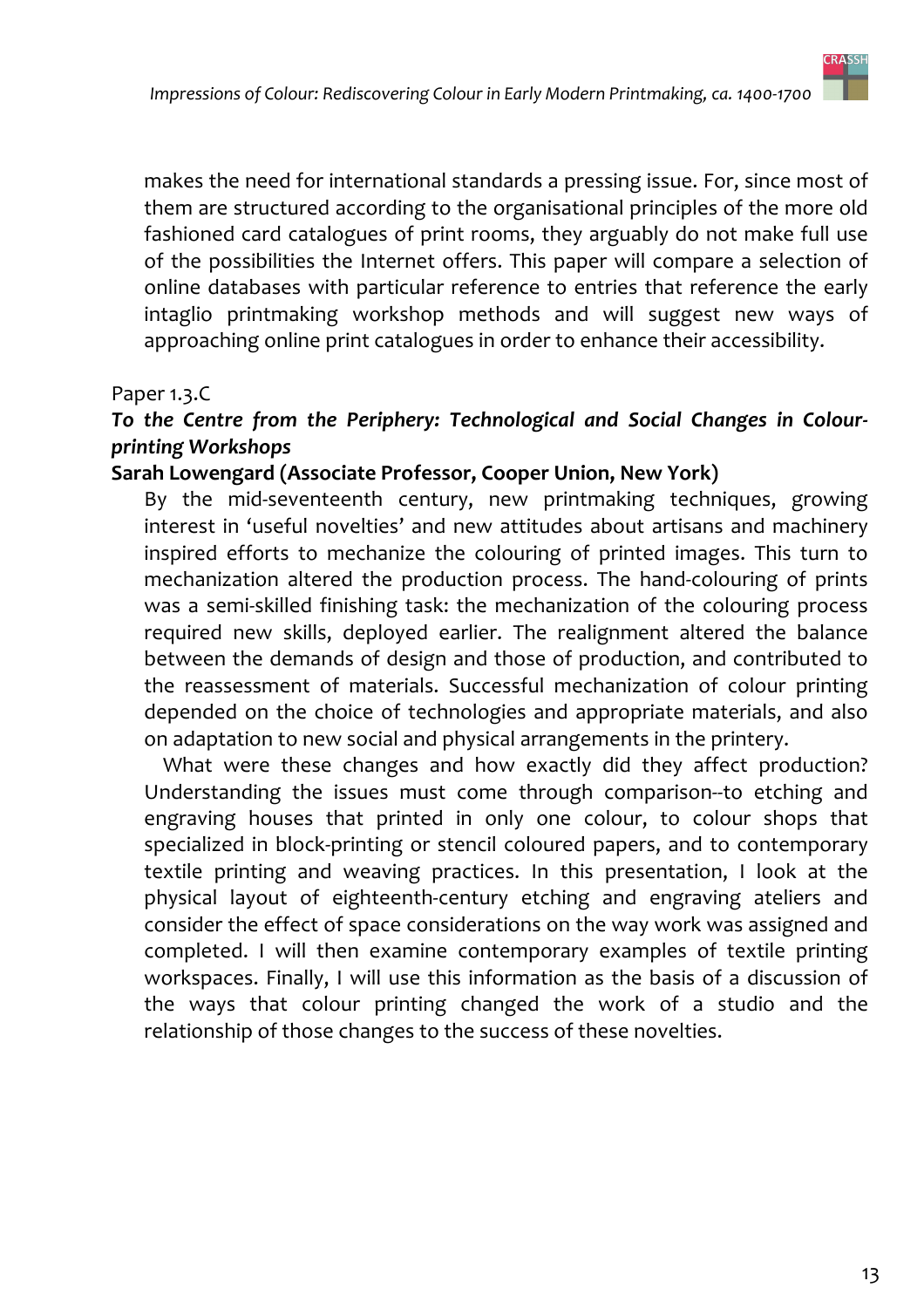

#### PANEL 1.4: TECHNICAL APPROACHES TO CHIAROSCURO, 1500-1600 CHAIR: ACHIM GNANN, CURATOR OF ITALIAN ART (14TH-19TH CENTURY), THE ALBERTINA

#### Paper 1.4.A

Changing Spectrums: Analytical Challenges and New Technical Approaches in **Examining 16th-century Italian Chiaroscuro Woodcuts** 

Shelley Langdale (Associate Curator of Prints and Drawings, Philadelphia Museum of Art), Nancy Ash (Senior Conservator of Works of Art on Paper, Philadelphia Museum of Art) and Beth Price (Senior Scientist, Philadelphia Museum of Art)

The Philadelphia Museum of Art is currently preparing for an upcoming exhibition of sixteenth-century Italian chiaroscuro woodcuts that will take place at the Philadelphia Museum of Art in 2015 and at the Los Angeles County Museum of Art in 2016. I am co-organizing the exhibition with Naoko Takahatake, Assistant Curator of Prints and Drawings at the Los Angeles County Museum of Art, in collaboration with my Philadelphia colleagues Nancy Ash, Senior Paper Conservator, Beth Price, Senior Scientist, and Ken Sutherland, Scientist; and Linda Stiber Morenus, Paper Conservator at the Library of Congress; with contributions by Suzanne Boorsch, Curator of Prints, Drawings and Photographs at Yale Art Gallery, Yale University.

Through case studies of specific prints by Ugo da Carpi, this talk will address the challenges of deciphering the chronologies of the printing of blocks and determining different states, variant printings and 'editions' in 16th-century Italian chiaroscuro woodcuts. The discussion will focus on the ways in which new technical approaches, materials analysis and the availability of images and object information through online databases are providing new insights to help meet these challenges as well as opening new avenues of exploration. The Philadelphia conservators and scientists are concentrating on the analysis of ink pigments and approaches to standardizing the descriptions of ink colours using spectrophotometric readings and the Munsell Colour System, as well as using an LED light sheet for transmitted light examination, to reveal watermarks and other pertinent information. This research, carried out in tandem with the curators, will play a key role in documenting individual prints by important early Italian chiaroscuro printmakers for the exhibition publication which we hope will serve as a much-needed resource in the field.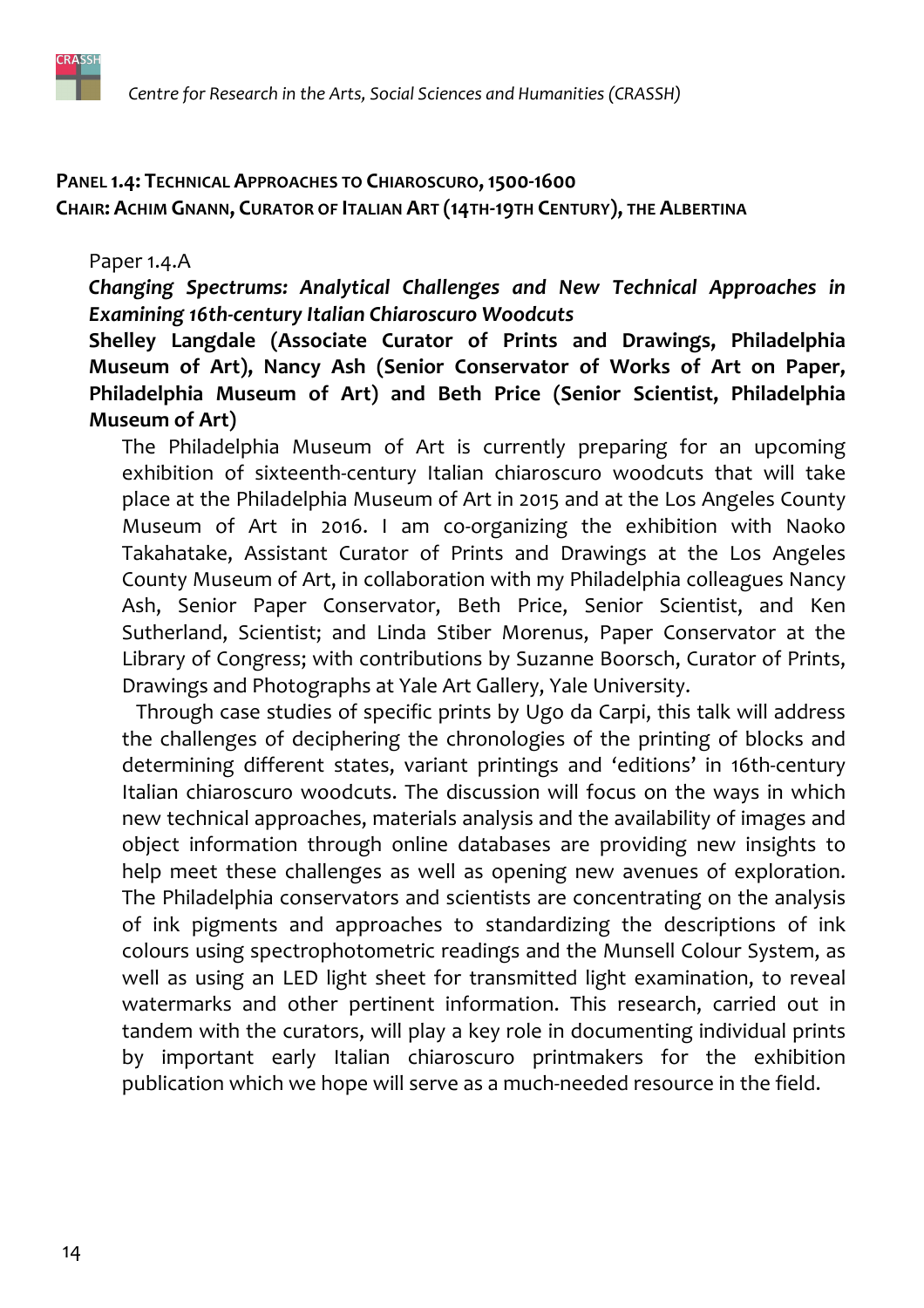#### Paper 1.4.B

#### The Intention of Colour in Sixteenth-Century Italian Chiaroscuro Woodcuts Naoko Takahatake (Assistant Curator, Prints and Drawings, Los Angeles County **Museum of Art)**

The study of sixteenth-century Italian chiaroscuro woodcuts has advanced primarily through close scrutiny of the woodblocks, and sufficient attention has yet to been given to the interpretation of the colour inks. The physical evidence of inks can help clarify attributions, chronology of printing, workshop practices, and the publishing histories of blocks. Furthermore, the palettes deployed can shed light on a printmaker's conception of works executed in the chiaroscuro technique. Comparison of early impressions of prints by such blockcutters as Ugo da Carpi (c. 1468/70-1532) and Niccolò Vicentino (active mid-16th century) with sheets issued by subsequent publishers brings to the fore how the selection of colours and the quality of inks were integral to the success of individual compositions, and furthermore differed significantly from one workshop to the next. Examining changes in ink types and palettes ranging from subtle, muted hues to bold, vibrant colours - this paper will consider the evolving intentions of different printmakers and printers who took up the chiaroscuro woodcut medium in Italy through the sixteenth century.

## 9 December 2011 The Arts of Early Colour Printing

#### PANEL 2.1: GERMAN 'CHIAROSCURO' WOODCUTS, 1500-1650

CHAIR: JEAN MICHEL MASSING (PROFESSOR, HISTORY OF ART, KING'S COLLEGE, UNIVERSITY OF CAMBRIDGE)

#### Paper 2.1.A

#### Blood in Books and Wood Grain on Walls: Reconsidering the Functions of Colour **Woodcuts in Early Modern Germany**

#### Elizabeth Upper (PhD Candidate, University of Cambridge)

Colour-printed book illustrations have received even less attention than other overlooked woodcuts printed with colour inks. Only one colour book illustration from sixteenth-century Germany is consistently described in the literature, but new research has uncovered two hundred. The broad geographic distribution of their production forces a reassessment of early modern colour printmaking, and their varied printing techniques defy easy categorisation. These vivid illustrations and paratexts challenge long-held

**CRASSH**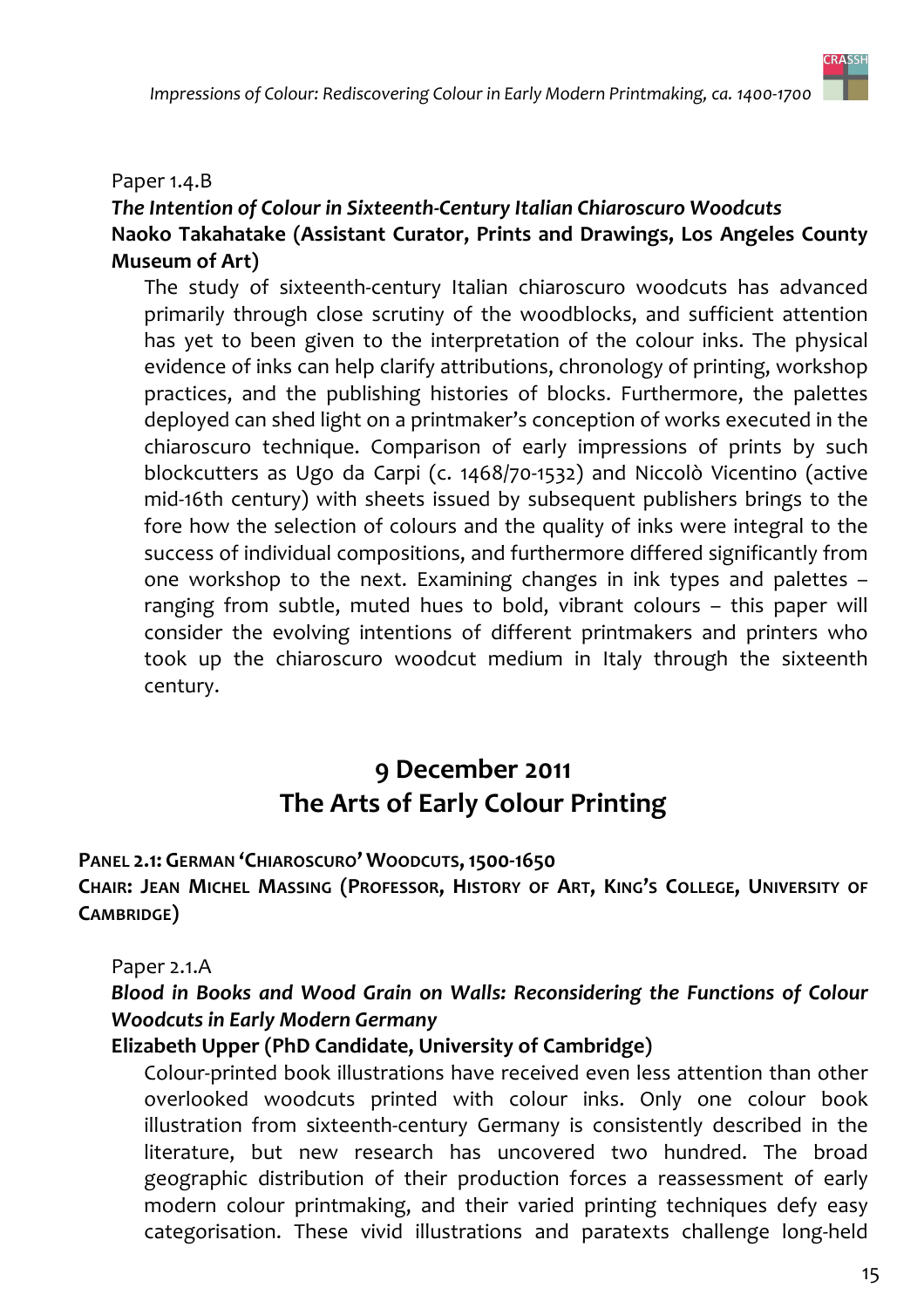assumptions about the relationship between printed text and image in early modern publications.

Some of the most difficult to classify in terms of technique are the two title borders printed in red and black by Johann Grüninger in Strasbourg in 1517 and 1518. The city was one of the first centres of colour printing, and dozens of stylistically consistent colour woodcuts printed there in the 1510s rank among the most complex and influential of the century. The awkwardness of Grüninger's only two attempts, which are not in keeping with the local style, exemplifies the ingenuity and experimentation of technical developments in colour printing in the first decades of the sixteenth century.

Focusing on both of Grüninger's exceptional woodcut book illustrations, this paper will explore reception of colour printing between the rapid dissemination and development of the technique in Strasbourg from 1511 and its sudden decline following the death of Maximilian I in 1519. Arguing for the previously unrecognized artistic responsibility of colour printers and market demand for colour in early modern book culture, it will also place them within the surprisingly international context of colour print production. Rather than unfortunate aberrations, they are important expressions of previously unrecognized European trends in the early years of colour printing.

#### Paper 2.1.B

#### Hans Wechtlin and the Production of the German Chiaroscuro Woodcuts Alice Klein (PhD Candidate, University of Paris IV Sorbonne)

Controversy and confusion have long surrounded the colour woodcuts produced by Hans Wechtlin, a Strasbourg-based painter, around the 1510s. As a body of work, the twelve are exceptional amongst early modern northern European production in the vast number of surviving impressions, their unusual iconographies, their distinctive use of blue ink, and their technical sophistication. Wechtlin seems an unlikely candidate for one of the most skilled and prolific colour woodcut designers of early modern Germany, not least because he has no known connections to Hans Burgkmair, who developed the technique ca. 1508-1510, to Augsburg, which was the early centre of production.

Over the centuries, a contradictory literature has amassed around Wechtlin's colour woodcut production. He was often posited as the inventor of the technique until 1923, when Karl Parker established that he produced colour woodcuts in the early sixteenth century, not the late fifteenth. His work has attracted little attention since, and the absence of archival documentation and the difficulty of reconciling his mastery of the technique with his early activity in Strasbourg seems to have discouraged further research.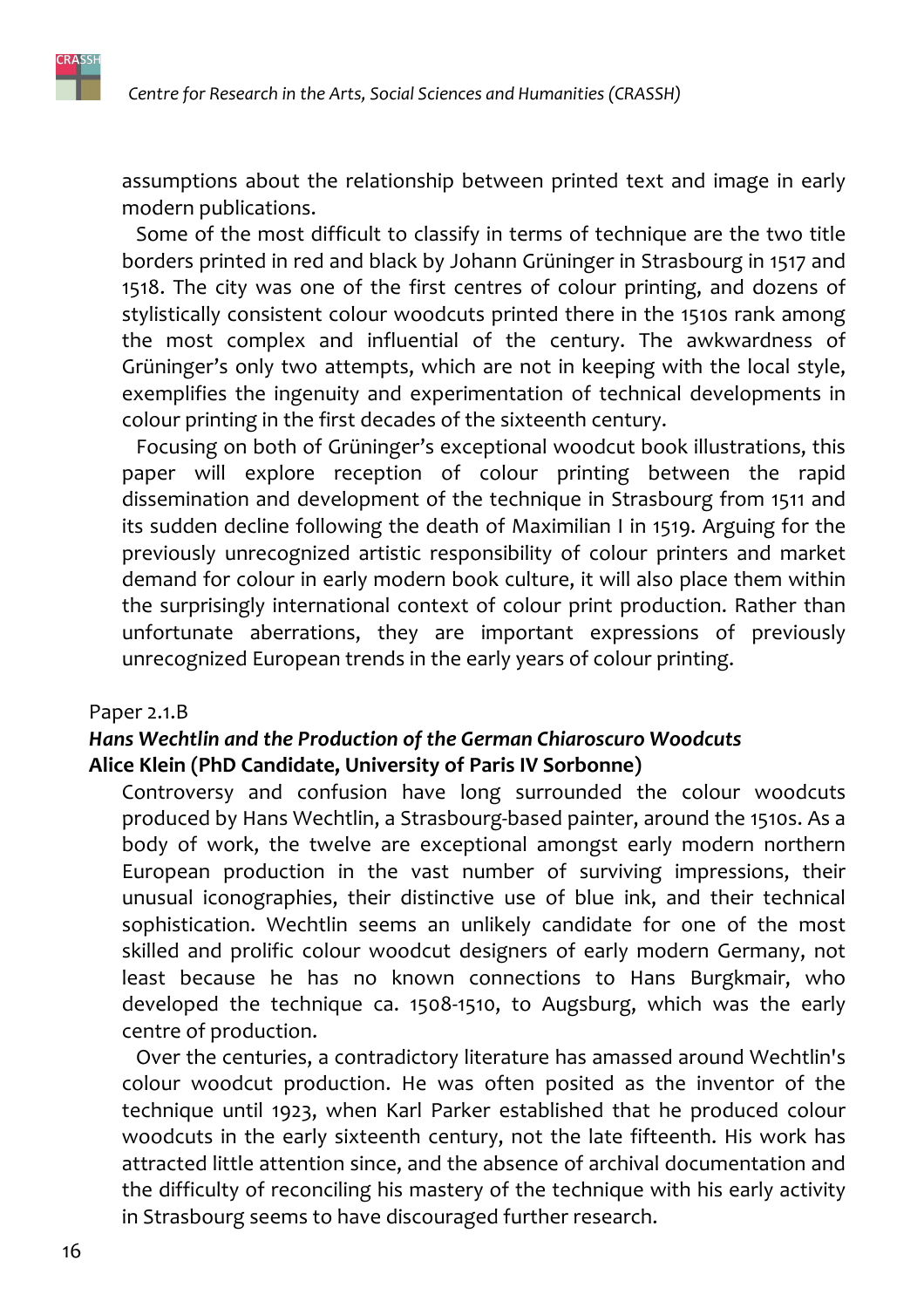

Using the latest information regarding dating and stylistic analysis, this paper will reassess Wechtlin's role in the development of the technique in Strasbourg. It will address key questions that have dominated Wechtlin scholarship, challenging long-standing assumptions about Wechtlin's colour woodcut production and revisiting the possibility of Burgkmair's role in the transmission of the technique to Wechtlin. Focusing on production before 1510, the year of Burkgmair's celebrated invention of 'true chiaroscuro' woodcuts, it will reconsider the conditions of colour woodcuts in the first and formative years of the technique.

#### Paper 2.1.C

#### Dürer in 'clair-obscur': Early Modern Graphic Aesthetics and the Posthumous Production of Colour Prints

#### Anja Grebe (Assistant Professor, Art History, University of Bamberg)

Though the clair-obscur woodcut was invented in the time of Albrecht Dürer and the artist was always open to technical experiments, Dürer himself almost certainly never produced any colour prints. His puristic concept of printing is summed up in Erasmus' famous dictum of Dürer as the 'Apelles of black lines' which was widely repeated by early modern historiographers.

Already during Dürer's lifetime, however, colour was added to his woodcuts and engravings to make them resemble watercolour drawings or illuminated miniatures. Though colour profoundly contradicted the original artistic purpose, in the eyes of the contemporaries it helped to transform a serial into a unique work of art and increased the decorative as well as material value of the print.

Whereas the ex post colouring of Dürer's prints has been given some attention by scholars, the posthumous production of clair-obscur woodcuts has gone almost unnoticed. Although clair-obscur impressions from Dürer's woodblocks haven't survived in great numbers, they are far from being a marginal phenomenon. On the contrary, the seeming contradiction between the puristic concept of the 'Apelles in black and white' and the continuous editing of coloured impressions during the 16th and 17th centuries, in my view points to the heart of the status and function of colour printing in general. In contrast to many modern scholars, contemporaries valued colour prints in their 'serial uniqueness'  $-$  a quality which was mainly bound to the physical presence of colour as well as the ability of the printer who 'upgraded' the formerly black-and-white woodblock.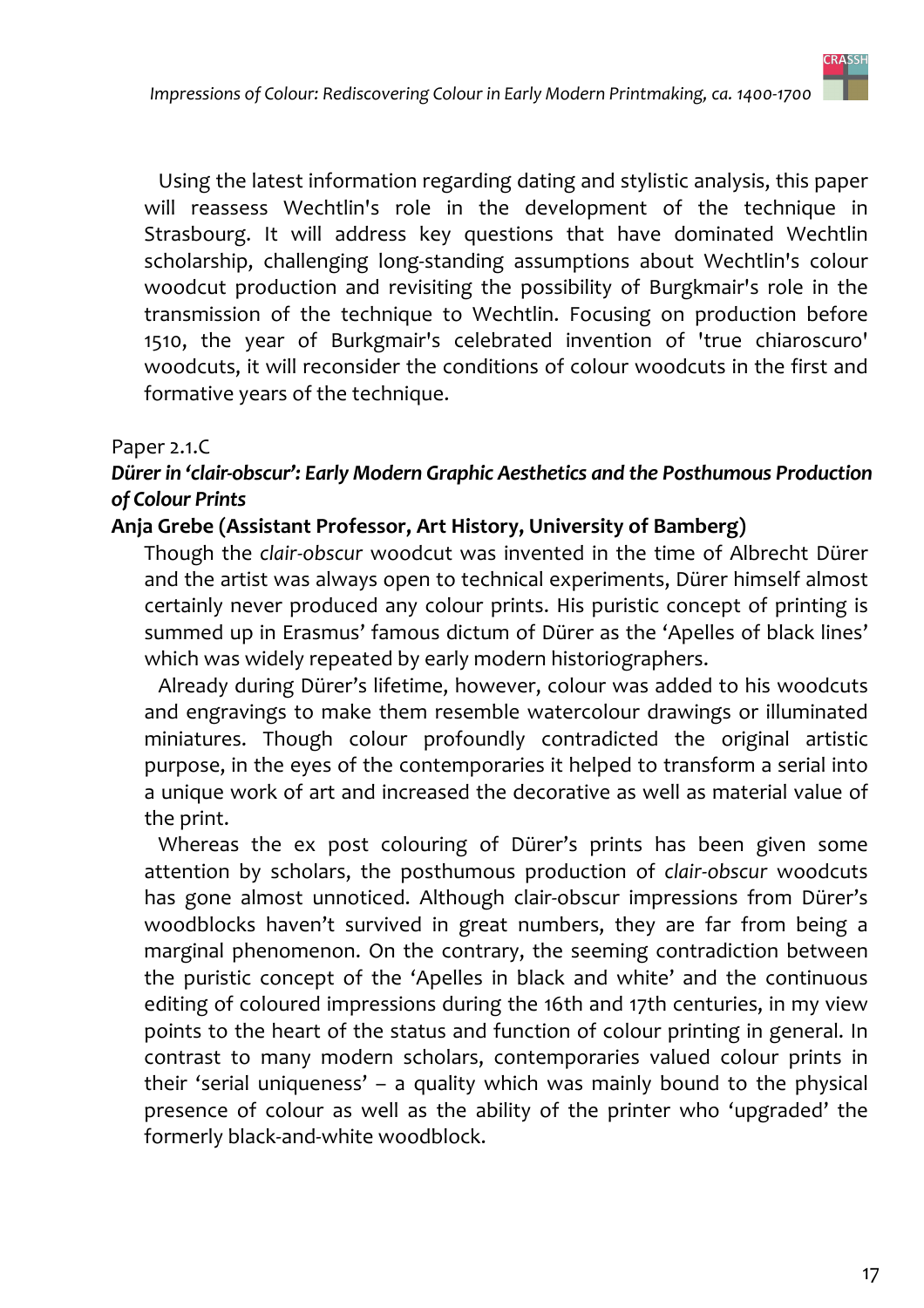#### PANEL 2.2: NETHERLANDISH CHIAROSCURO WOODCUTS, 1550-1600 **CHAIR: NANCY BIALLER (SENIOR VICE PRESIDENT, SOTHEBY'S)**

#### Paper 2.2.A

#### The Flourish of Colour Printing in the Southern Low Countries, ca. 1555 Edward Wouk (Chester Dale Fellow, Metropolitan Museum of Art)

Around 1555, Frans Floris produced designs for monumental chiaroscuro woodcuts that had little precedent in the Low Countries. Floris based his conception of the chiaroscuro woodcut on Italian precedent, and treated these prints as a means to disseminate his designs and convey a sense of colore in print in a manner hitherto practiced only in Italy. This paper examines the scope and importance of Floris's brief but pioneering use of the medium. It seeks to show how Floris conceived of the colour print in dialogue with other media, and why his experiment with the medium ceased almost as suddenly as it began.

This contribution focuses on Joos Gietleughen, an overlooked printmaker from Courtrai, who opened new possibilities for the use of the chiaroscuro woodcut in the north and thereby enabled Floris's experiment. In addition to his work for Floris, Gietleughen produced interlocking woodblocks for each effigy in Hubert Goltzius's magisterial Vivae Omnium Fere Imperatorum Imagines (1557). For Goltzius, Gietleughen's woodcut tone blocks recalled the properties of the ancient coins and medals that were his sources. For Floris, the technique yielded figurative prints that opened a dialogue with other media. He produced in an all'antica style that recalled the classical friezes he had studied in Italy. At the same time, he tested the limits of the medium by using different combinations of colours, and in so doing, introducing implicit comparisons between this comparatively new printing process and a range of other artistic practices: from paintings on panel and cloth-based supports to tapestries and even monumental frescoes.

#### Paper 2.2.B

#### **Hendrick Goltzius's Chiaroscuros Revisited** Marjolein Leesberg (The New Hollstein)

Nancy Bialler's thesis (1983) and exemplary catalogue on chiaroscuro woodcuts (1992-93) provided the most thorough analysis of Hendrick Goltzius's use of colour printing techniques to date. This conference and the forthcoming publication of the New Hollstein volumes on Hendrick Goltzius, based on extensive research by the present author, offer a singular opportunity to call renewed attention to Goltzius's chiaroscuros and to revisit some of Bialler's conclusions. Still open to discussion is the question of the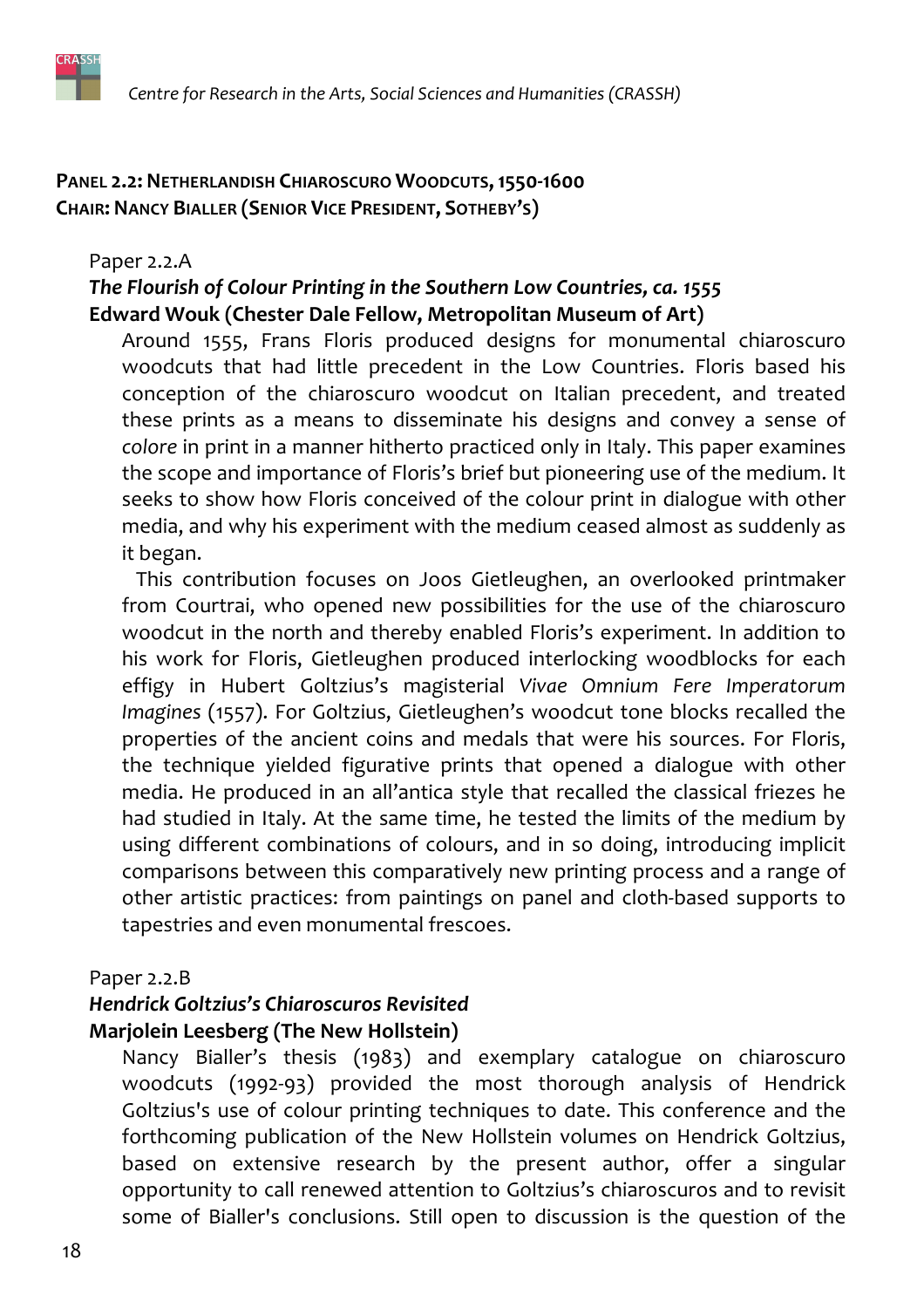

authorship of the woodcuts. Did Goltzius use a professional woodcutter or did he make an attempt at cutting the blocks himself? His experimental and innovative nature speak for the latter option, as will be argued with some examples.

Another interesting aspect is the fact that Goltzius made only eleven chiaroscuro woodcuts during the very brief period of 1588-89. Early impressions in muted tones are very rare, whereas the much wider spread editions in bright colours were most likely published at a later date, by Willem Jansz. Blaeu, as Bialler convincingly argued. It can be concluded that Goltzius seems to have been more interested in tonal effect than colour and that his chiaroscuros were but a brief, soon abandoned, experiment.

His keen interest in all aspects of engraving techniques seem to have induced Goltzius around 1595 in making an attempt at the more complicated technique of coloured tone block combined with intaglio engraving. Of these two unique prints one was discussed by Bialler, a lost one has been found during the course of this research and can be added to Goltzius's oeuvre.

#### Paper 2.2.C

#### 'Met groaned en hooghsels cluchtich: On the Grounding and Heightening of Prints and Drawings in the Sixteenth-Century Netherlands

#### Virginie D'Haene (Assistant Keeper, Prints and Drawings, Groeningemusuem, Bruges)

Fine prints with tinted grounds and vivid highlights have opened the eyes of many a spirit, the famous Parmigianino among them. In the two passages where Karel van Mander alludes to chiaroscuro woodcuts, he refers to them as models in showing artists how to draw - or more specifically how to heighten and deepen coloured or grounded paper. The few art historical studies that address the subject of chiaroscuro drawings or prints in the Netherlands, such as those by Christopher Wood or Nancy Bialler, do not or only partially discuss the relationship between both techniques. Karel van Mander's account, as well as the preserved visual evidence and studies on chiaroscuros in other regions such as Germany and Italy, nonetheless document the heightening and grounding of prints and drawings as a closely related practice.

This paper focuses on the relationship of these two techniques in the Netherlands. Given the broader scope of my research on triple tonality drawings, the main question is what this relationship can teach us about the use and the status of Netherlandish chiaroscuro drawings. This paper investigates the context of origin and the evolving relationship of both techniques throughout the sixteenth century, both in- and outside the Netherlands. Attention will be given to the reciprocal influences regarding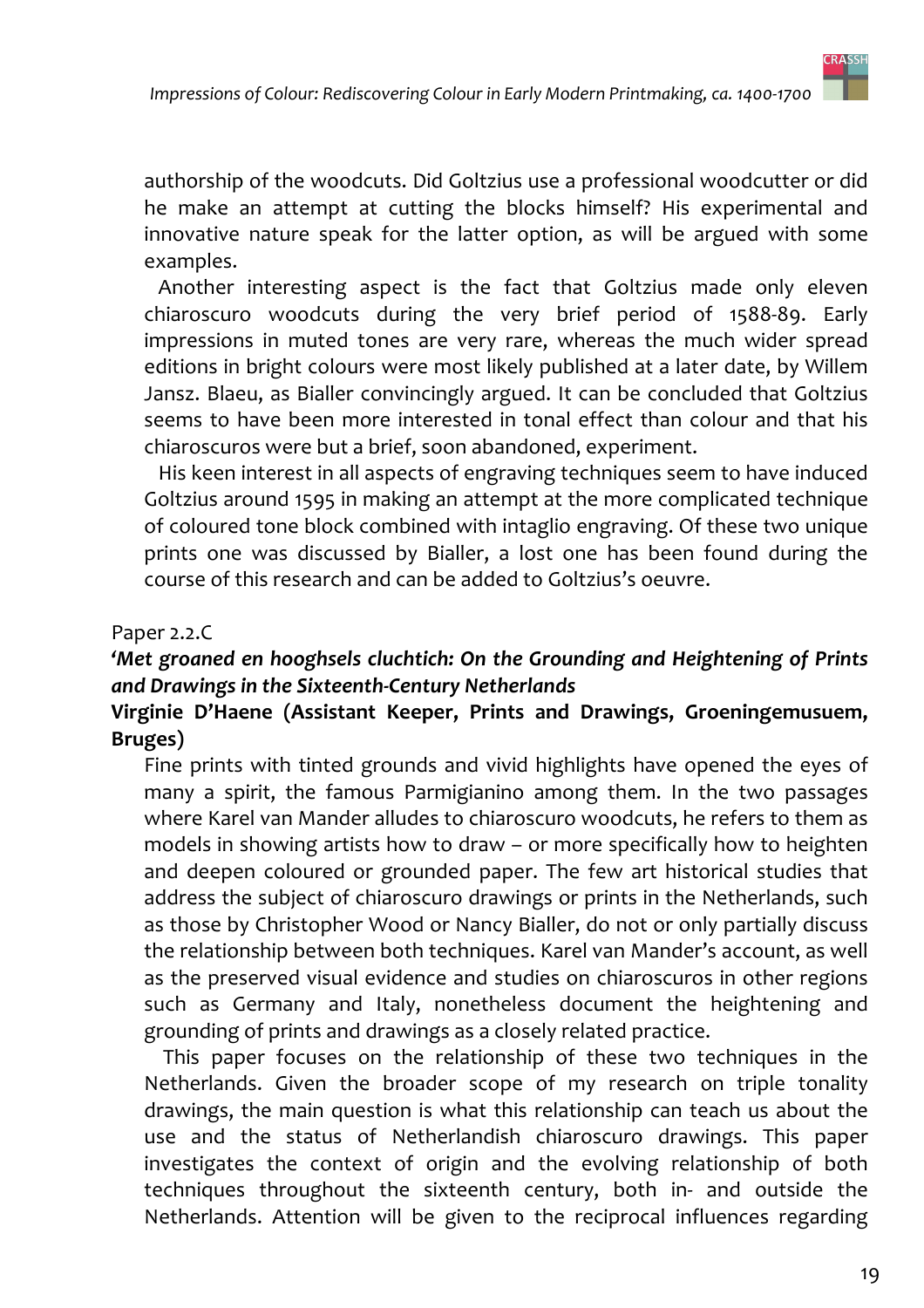

form, function and the particular use of the techniques, especially within the oeuvres of Netherlandish artists preoccupied with chiaroscuro printmaking. As such, it addresses the connection between this particular type of prints and drawings from a new and interdisciplinary point of view.

#### PANEL 2.3: INDIVIDUAL APPROACHES TO COLOUR PRINTMAKING, 1550-1650 CHAIR: CRAIG HARTLEY (SENIOR ASSISTANT KEEPER (PRINTS), FITZWILLIAM MUSEUM)

#### Paper 2.3.A

#### Intaglio Printing in colour in 16th-Century Antwerp: The Case of Hieronymus Cock Joris van Grieken (Prints and Drawings, Royal Library of Belgium)

The great majority of intaglio prints published in Antwerp in the second half of the 16th century have come to us in simple black and white. A relatively large number of prints survive in hand coloured and sometimes even gilded versions. The practice of colouring are rather 'illuminating' normal black and white prints in Antwerp was widespread and has been the subject of recent study. Antwerp publishers and printmakers however, also appear to have experimented with impressions in coloured inks and/or printed on tinted papers. Little of this production has survived and virtually nothing is known about their meaning, or the precise circumstances that lead to their origin.

Martinus Petri reprinted some plates of Lucas van Leyden in brownish red, apparently to conceal the wear of the plate. Hieronymus Cock on the other hand, appears to have ordered special colourful impressions of some of his most recent and prestigious publications. Therefore it has been suggested that Cock intended them as gifts to his patrons or friends. Printed on tinted paper or embellished with hand applied white highlights, these impressions stand out among the mundane black and white prints Cock and his firm produced in large quantities. Their specific aesthetics come close to that of drawings and differ drastically from the traditional 'coloured' print that had so little in common with the more advanced Italianate taste of Cock's direct circle. This paper investigates the phenomenon of coloured intaglio printing in the context of the modern taste for drawings and coloured prints adopted in the southern Netherlands around the middle of the sixteenth century.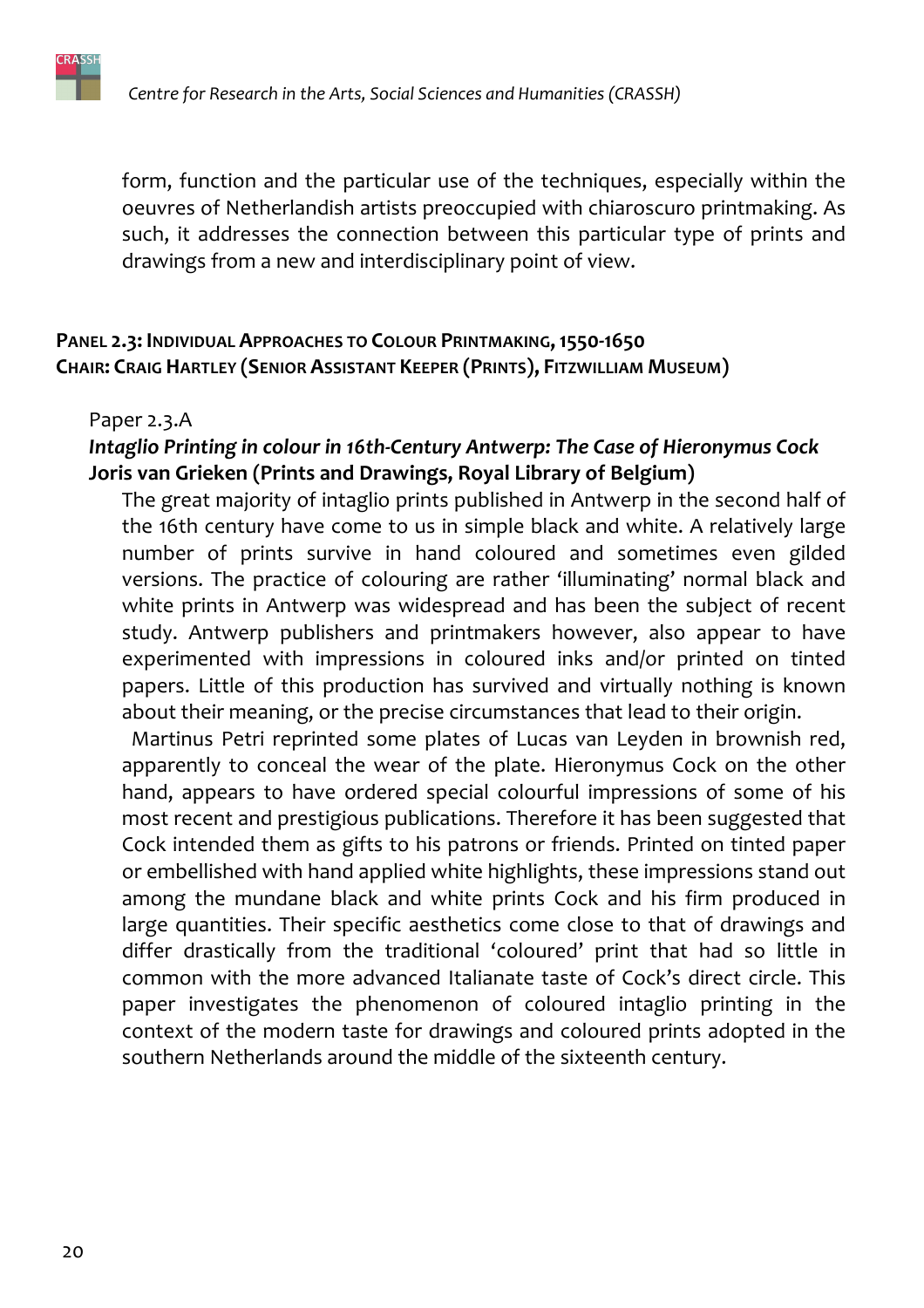

#### Paper 2.3.B

#### Collecting Hercules Segers's 'Printed Paintings' Huigen Leeflang (Curator of Prints, Rijksmuseum, Amsterdam)

From the 183 known impressions of prints by Hercules Segers (1589/90-1637/38) 75 are kept in the Amsterdam Print Room (Rijksprentenkabinet). Most of these (42) originate from the collection of the 17th-century Amsterdam patrician Michiel Hinloopen (1619-1708). Another group (23) was part of the 18th century collection of the print connoisseur Pieter Cornelisz. Baron van Leyden (1717-1788). Questions addressed in this presentation are: what can the presence, the condition and the descriptions of Segers's prints in these collections tell us about their reception and, possibly, their creation? Were they indeed intended or used as substitute paintings? Do they relate to the rarities of art and nature collected in cabinets of curiosities, as was suggested in a groundbreaking essay by Jan van der Waals (1988)? Or should we rather consider them in the light of print collecting and early print connoisseurship?

#### Paper 2.3.C

#### Tradition and Innovation: Colour in Printmaking Early Seventeenth Century Paris Alexander Dencher (PhD candidate, Université Paris I Panthéon - Sorbonne  $(CHAR))$

My paper deals with the issue of colour in printmaking in early 17th century Paris, focusing in particular on historiographical as well as technical aspects of print production during the first half of the century. The French situation is particularly interesting because, unlike in Italy or Germany, it took some time for the production of coloured prints to become commonplace. A reevaluation of source-material nonetheless indicates that prints in colour and coloured prints were a sought after commodity and were appreciated by a large section of the public.

articularly interesting are the remarks of printmaker and theoretician Abraham Bosse, whom concludes his seminal treatise Traicte des manieres de graver en taille douce (1645) with a description of a print in camaieu which he considers 'not only new, but also so beautiful that I wanted to research this invention'. He offers the printmaker practical instructions how to proceed with multi-tonal printing process whilst underlining that a printmaker should 'do the opposite of that which the enluminators or colourers of prints do... whereas they apply the colour to the print I seek that they [the colours] will be printed'. Bosse's treatise appeared several years after the series of chiaroscuro woodcuts of the German Ludolph Buesinck after Georges Lallemant. An examination of contemporary print production and written sources suggests that colour printing was a specialisation not yet fully established in 'French'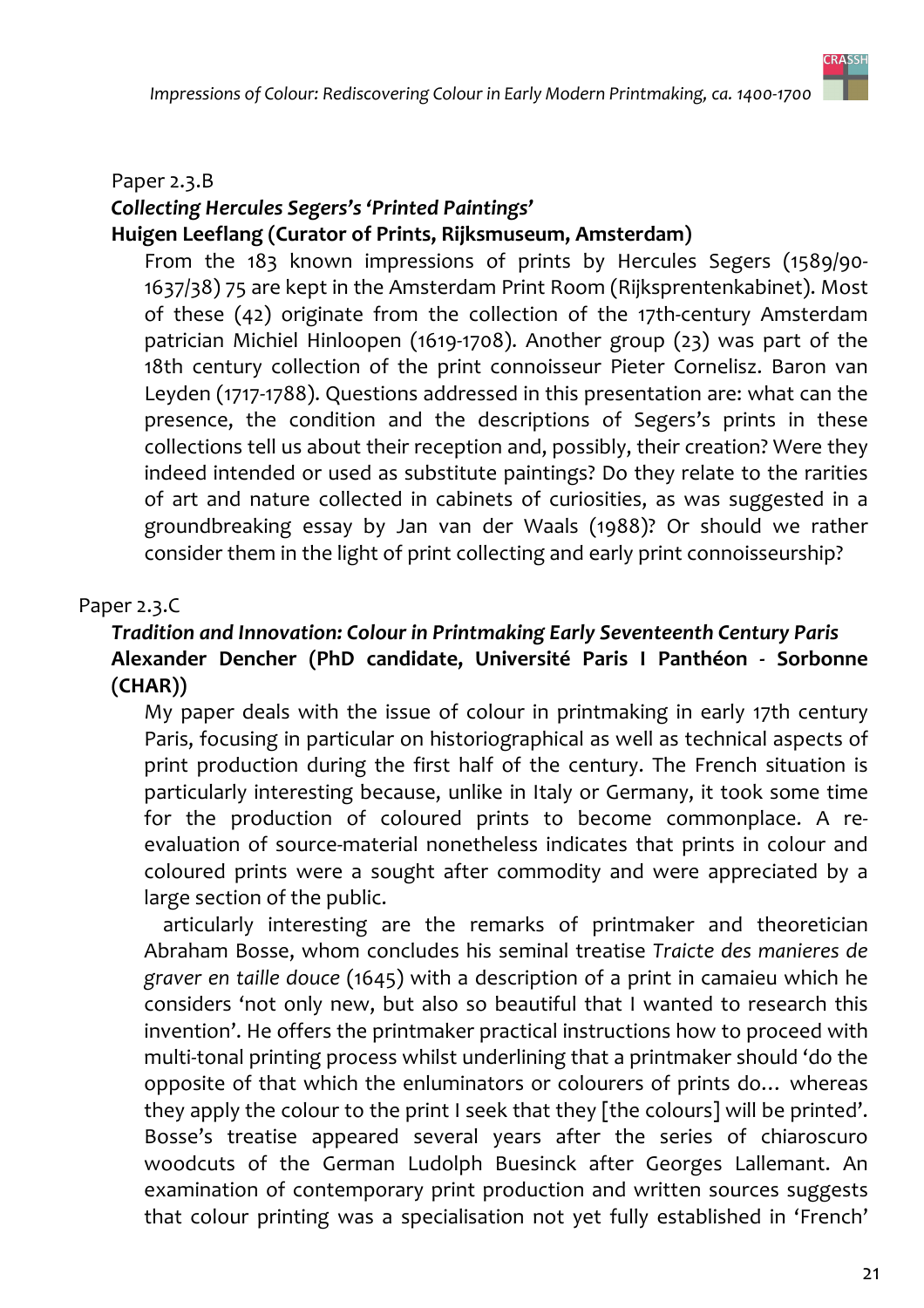

workshops and offers an interesting glance at trans-national artistic collaboration and contemporary appreciation of colour in prints.

#### PANEL 2.4: INTAGLIO COLOUR PRINTMAKING AND ENTREPRENEURSHIP, 1650-1700 **CHAIR: TBC**

#### Paper 2.4.A

#### **Exploring Colour Prints in the Teyler Manner Simon Turner (The New Hollstein)**

Johan Teyler's (1648 - ca.1709) prints are not original artistic statements in the manner of Hercules Segers. Rather the conservative estimate of 300-350 or so prints point to a considerable publishing enterprise and commercial aspect. Teyler is credited with a 'new method' of printing in a variety of colours from a single plate prior to the better-known multi-plate printing processes developed by Le Blon. He received a patent in 1688 and operated for ten years selling everything in 1698. The prints are technical tour de forces of inking, wiping and printing and show a mastery of the à la poupée technique, although often combining hand-colouring.

I shall assess the contents of the three surviving albums of his work which provide a good idea of his chromatic opus in Amsterdam, London and Washington, DC. The albums seem to be showcases for the potential different uses of the technique: artistic, illustrative, decorative and scientific. Lacking a comprehensive catalogue such as Hollstein it is difficult to get a sense of the sheer kaleidoscopic and rich pictorial variety and ambition of his prints that include topographical views, portraits, flowers, maritime subjects, ornament and much else besides.

I shall also look at the work of Jan van Call (1656-1705/6) who was the presiding artistic genius for the topographical and architectural prints. Not a conventional publisher of prints and maps, Teyler also applied the technique to printing on vellum, satin, silk and other materials. I shall highlight two printed fan leaves on paper and two rare printed textile fire screens.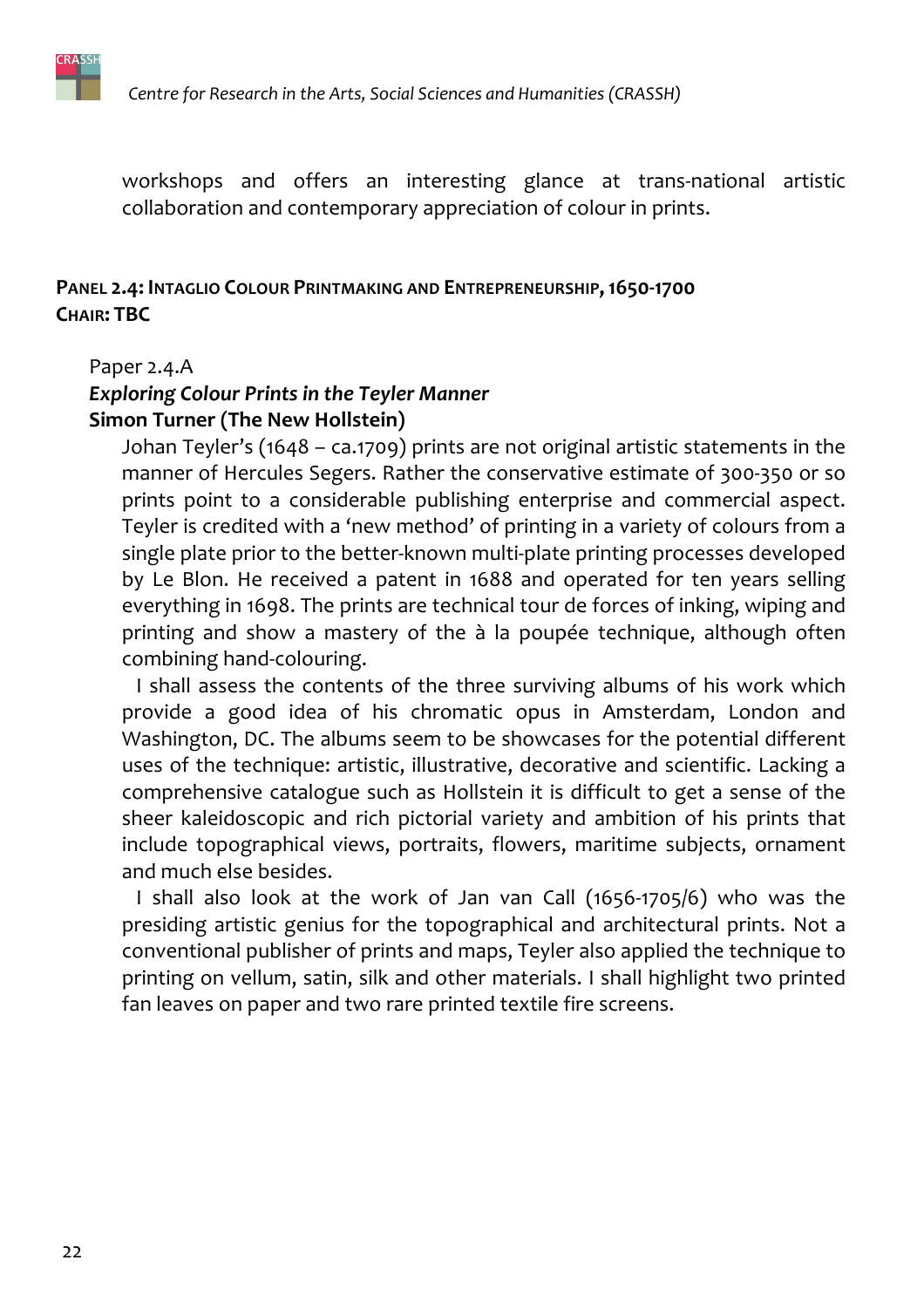#### Paper 2.4.B

A New Copy Printed in Colour of Carel Allard's Tooneel der voornaamste Nederlandse huizen en lusthoven: Publishing Coloured Prints in Amsterdam around 1700

#### Marrigje Rikken (PhD candidate, Institute for Cultural Disciplines, University of Leiden) and Elmer Kolfin (Assistant Professor, University of Amsterdam)

Print publishers were always looking for new products and prints coloured à la poupée (henceforth: 'coloured prints') were the latest. For a brief period around 1700 three dominant Amsterdam publishers, Carel Allard, Pieter Schenk and Gerard Valck, published coloured prints. Most of these were taken from old and often quite worn plates of topographical series. The publishers were closely connected and in 1701 their shops were only meters apart. Schenck was Valck's son-in-law, his shop was at the Beurs. Valck was around the corner at Dam square, and so was Carel Allard.

In our lecture we will take the case of coloured prints in Amsterdam around 1700 to investigate a number of commercial strategies of print publishers operating in a highly competitive print market. These are: product innovation, collaboration in production and publication, product protection and copying. More specifically, the recent appearance of a second copy in colour of a topographical book by Carel Allard demands a discussion of the commercial intentions of the publisher and his relations to Schenk and Valck. Also, we will examine the possibility of joint production (collaboration) and we shall argue that the partners Valck and Schenk tried their hands on other than topographical prints as well.

#### Paper 2.4.C

#### The Use of Colour in Rembrandt's Prints

#### Erik Hinterding (Editorial Board Member, Museum Het Rembrandthuis)

Rembrandt is well known as an experimental printmaker, who was fascinated by the novel possibilities of the etching medium. He was definitely interested in colour as well, but mainly in the sense of painterly tonality. He may have used inks of different shades of black, but the use of colour in his prints was mostly determined by the paper or parchment he chose. This paper will survey Rembrandt's approach to tonality, the various forms it took in his work, and try to formulate an answer to the question why he never used colour inks.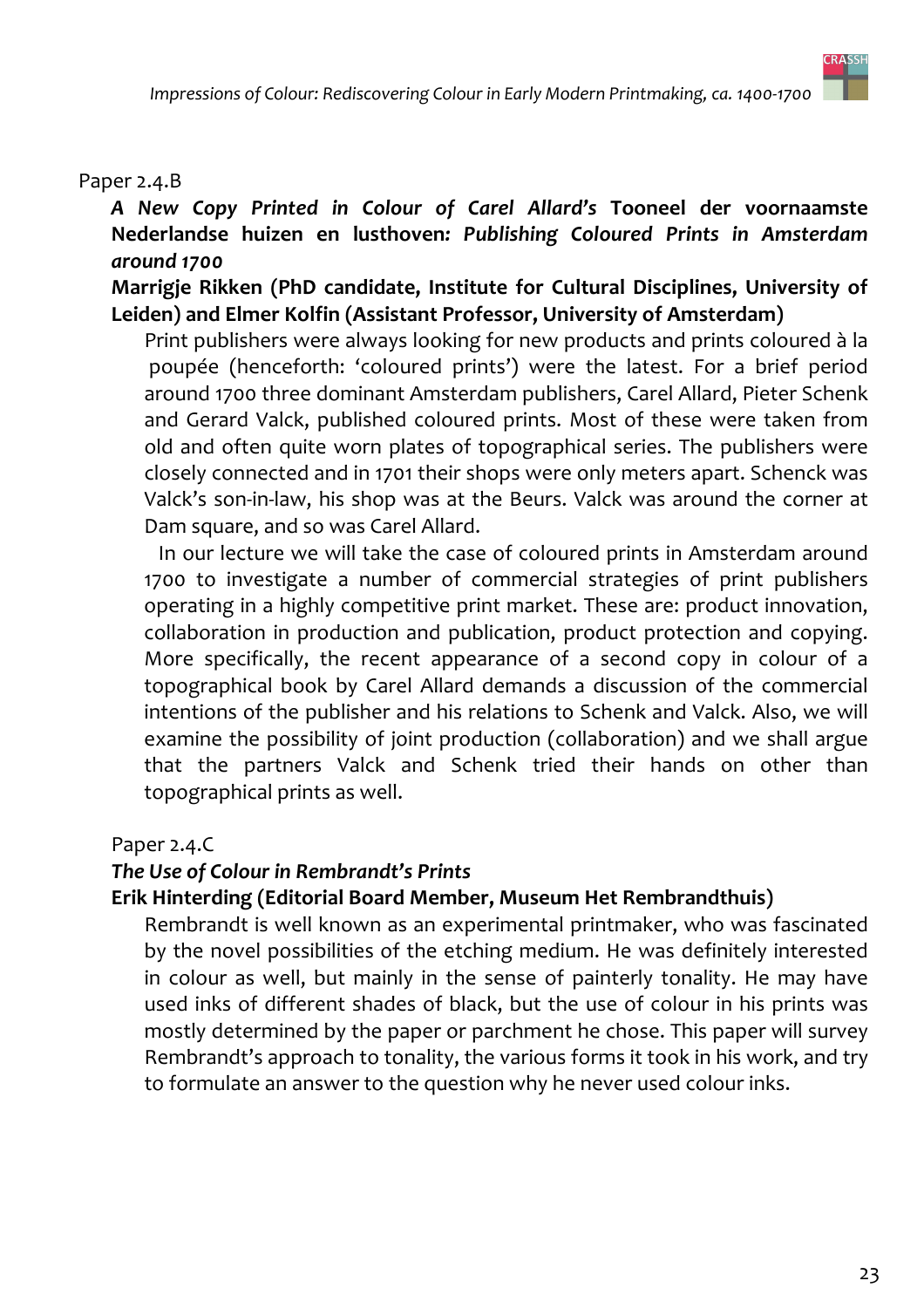

# Panel chair biographies: 8 December **Techniques and Technical Approaches to Early Colour Printing**

#### Keynote **Peter Parshall**

Formerly Curator of Old Master Prints at the National Gallery of Art, Washington, and prior to that the Jane Neuberger Goodsell Professor of Art History and the Humanities at Reed College. He completed his doctoral studies at the University of Chicago, and his dissertation research as a fellow at the Warburg Institute, London. He has written and lectured widely on the art of northern Europe and the Renaissance with special emphasis on the history of prints, the early history and organization of collecting, and Renaissance art theory. He co-authored with David Landau The Renaissance Print (1994), recipient of the 1995 Mitchell Prize. His curatorial projects include The Unfinished Print (2001); The Origins of European Printmaking: Fifteenth-Century Woodcuts and their Public, with Rainer Schoch (2005); and The Darker Side of Light: Arts of Privacy, 1850-1900 (2008).

## PANEL 1.1: BETWEEN HAND AND MACHINE, 1400-1500

#### David McKitterick, F.B.A.,

Honorary Professor of Historical Bibliography in the University, has been at Trinity College since 1986. He is one of the general editors of the seven-volume Cambridge History of the Book in Britain, and author of the standard histories of Cambridge University Press in the eighteenth and nineteenth centuries, and of Cambridge University Press since the sixteenth century. His other publications include Print, Manuscript and the Search for Order, 1450-1830.

#### PANEL 1.2: TECHNICAL APPROACHES TO LATE MEDIEVAL COLOUR PRINTING, 1400-1500 **Linda Stiber Morenus**

Linda Stiber Morenus is a paper conservator and doctoral candidate, Staatliche Akademie Der Bildenden Künste, Stuttgart, Germany. She has worked with the Library of Congress since 1991. Previously she held Paper Conservator positions with the Smithsonian Institution's National Portrait Gallery (1988-91) and the United States National Archives (1987-88). In 1986, she was awarded a M.A. from the State University of New York, College at Buffalo, Art Conservation Program. Ms. Morenus has taught paper conservation workshops worldwide for over sixteen years. She was elected a member of the Print Council of America in 2007. As the 2008-2009 Library of Congress, John W. Kluge Staff Fellow, she researched the color printing of Italian chiaroscuro woodcuts, the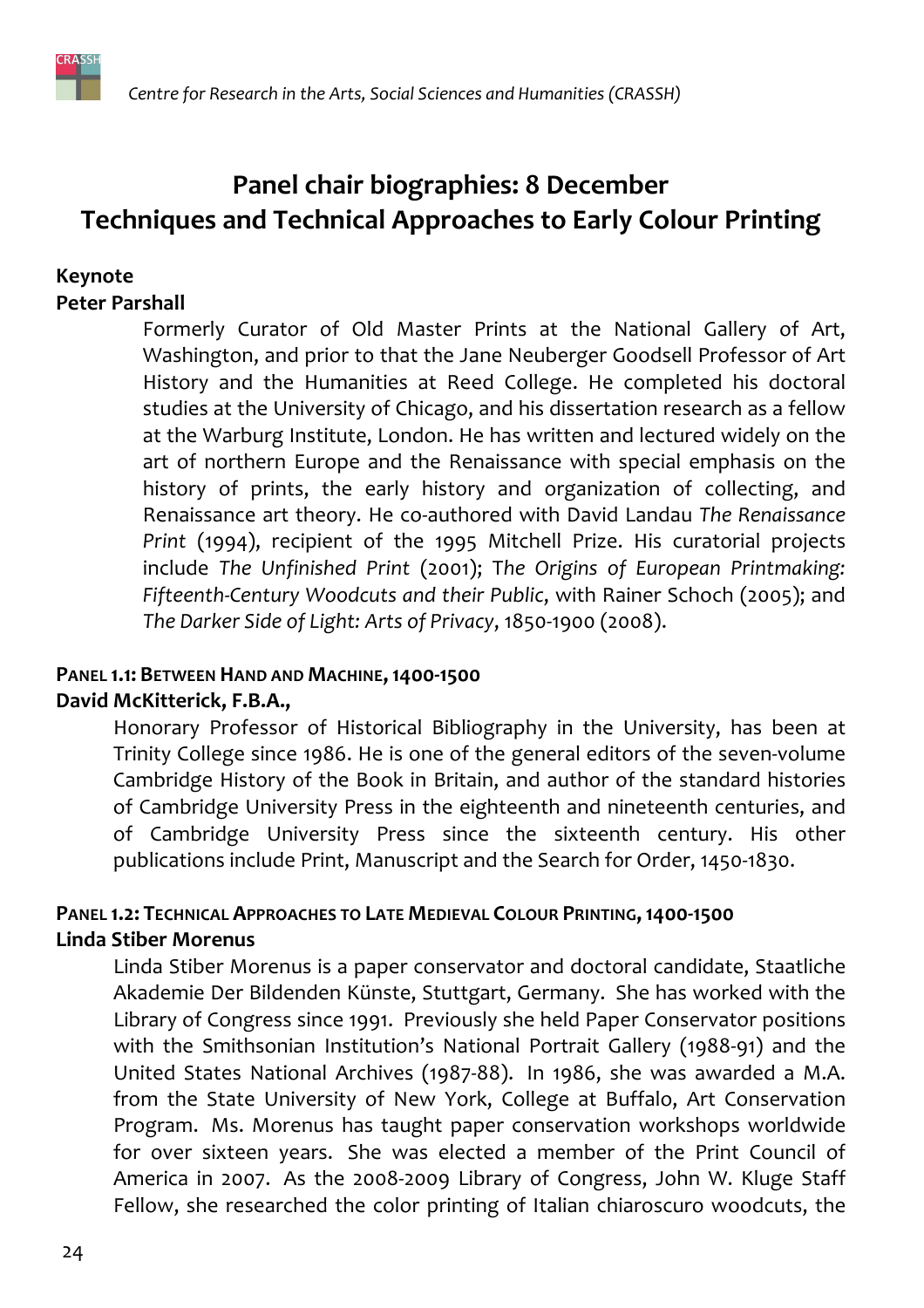

topic of her doctoral dissertation.

#### PANEL 1.3: COLOUR PRINTING IN WORKSHOP PRACTICE, 1500-1700 **Elizabeth Upper**

Elizabeth Upper is a PhD candidate at King's College, University of Cambridge. Her dissertation, 'Printing Colour in the Age of Dürer: German "Chiaroscuro" Woodcuts, 1487-1572', is supervised by Jean Michel Massing and supported by the Gerda Henkel Foundation. She earned an MA at the Courtauld Institute, supervised by Joseph Koerner, and worked as a curatorial assistant focusing on early modern printed material at the Warburg Institute, London, and the Bridwell Library, Dallas. Her forthcoming publications include a study in Ludwig Senfl: Das Handbuch that links a book illustration printed with seven colours (including gold) from 1520 to the court of Emperor Maximilian I. She has taught at the universities of Cambridge, Warwick and Westminster, where she has been a Visiting Lecturer since 2006.

#### PANEL 1.4: TECHNICAL APPROACHES TO CHIAROSCURO, 1500-1600 **Achim Gnann**

Achim Gnann studied Art History, Pedagogy and Modern History at the University in Erlangen/Nürnberg, Germany. From 1990 to 1994, when he completed his dissertation on Polidoro da Caravaggio, he was a researcher at the Bibliotheca Hertziana, Rome. In 2007 he was awarded a Habiliation at the University of Vienna with a thesis on drawings by Parmigianino. He joined the Albertina in 1996 as an assistant to Professor Konrad Oberhuber, and he became the Curator for Italian Art there in 2005. He specialises on Italian prints and drawings but also works also on modern art. He has curated exhibitions on Raphael, Michelangelo, Parmigianino and Franz Gertsch, and he is currently preparing exhibitions on Raphael at the Teylers Museum, Haarlem, and on clairobscur woodcuts of the sixteenth century from the collection of Georg Baselitz at the Albertina.

## 9 December 2011 The Arts of Early Colour Printing

# PANEL 2.1: GERMAN 'CHIAROSCURO' WOODCUTS, 1500-1650

#### **Jean Michel Massing**

Jean Michel Massing, FSA is Professor in History of Art and Fellow of King's College, Cambridge. He has researched numerous topics and organized, or had a leading role in important exhibitions, including Circa 1492: Art in the Age of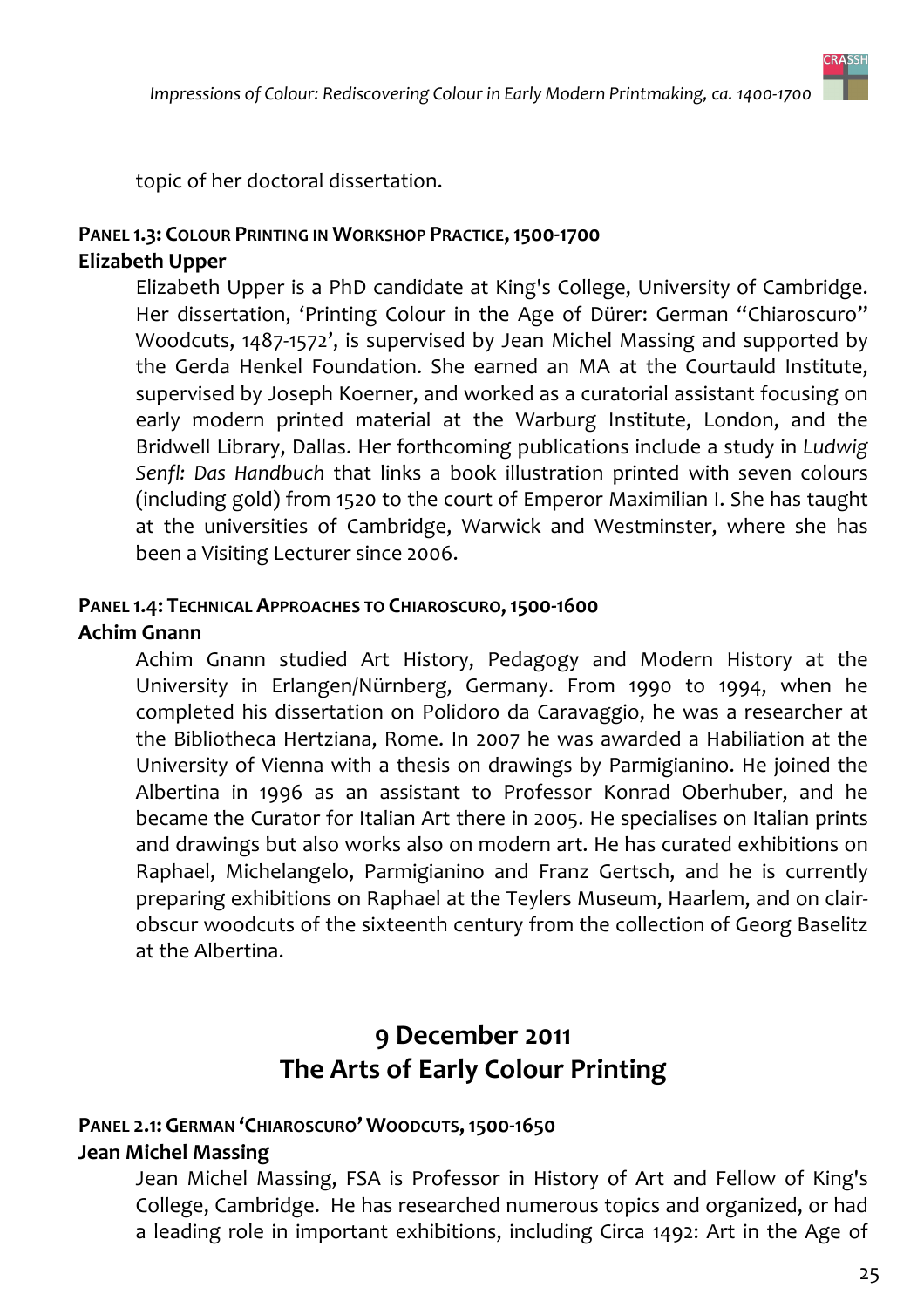Exploration, held in The National Gallery of Art, Washington, DC, in 1991 -1992, and Encompassing the Globe: Portugal and the World in the 16th & 17th Centuries, held in Washington, DC, in 2007, Brussels in 2007-2008 and Lisbon in 2009.

His books include: Du texte à l'image. La Calomnie d'Apelle et son iconographie, Strasbourg 1990; Splendours of Flanders, Late Medieval Art from Cambridge Collections (with A. Arnould), Cambridge 1993; Erasmian Wit and Proverbial Wisdom: An Illustrated Moral Compedium for François 1er (Studies of the Warburg Institute, 43), London 1995; Text and Images (Studies in Imagery, I), London 2003 and The World Discovered (Studies in Imagery, II), London 2007; From the "Age of Discovery" to the Age of Abolition: Europe and the World Beyond (The Image of the Black in Western Art, 3.2), Cambridge, Mass. 2011; and Triumph, Protection & Dreams: East African Headrests in Context (with Sally-Ann Ashton), exh. cat., The Fitzwilliam Museum, Cambridge 2011.

# PANEL 2.2: NETHERLANDISH CHIAROSCURO WOODCUTS, 1550-1600

#### **Nancy Bialler**

Nancy Bialler has been involved in the issue of colour in prints since embarking on her doctoral dissertation Hendrick Goltzius and the Dutch Chiaroscuro Woodcut for Yale University. That served as a springboard for her 1992-93 exhibition Chiaroscuro Woodcuts: Hendrick Goltzius and His Time at the Rijksmuseum and the Cleveland Museum of art. Since 1976 she has been with Sotheby's in London and then New York, with a break from 1984 to 1989, when she established the New York branch of C.G. Boerner, a dealer in Prints and Drawings. Nancy Bialler is now Senior Vice President in Sotheby's New York Old Master Paintings and Drawings Department and a senior advisor to the Print Department.

#### PANEL 2.3: INDIVIDUAL APPROACHES TO COLOUR PRINTMAKING, 1550-1650 **Craig Hartley**

Craig Hartley has been curator in charge of the print collections at The Fitzwilliam Museum, University of Cambridge, since 1984. He is a member of the Editorial Board of Print Quarterly and Studies in Prints and Printmaking, and is Chairman of the United Kingdom and Ireland Print Curators' Forum. He has organised exhibitions and published catalogues, books and articles on a wide range of prints from the fifteenth century to the present day (including Japanese woodcuts). His research interests have included Beccafumi's use of chiaroscuro relief blocks to print colour in combination with intaglio plates.